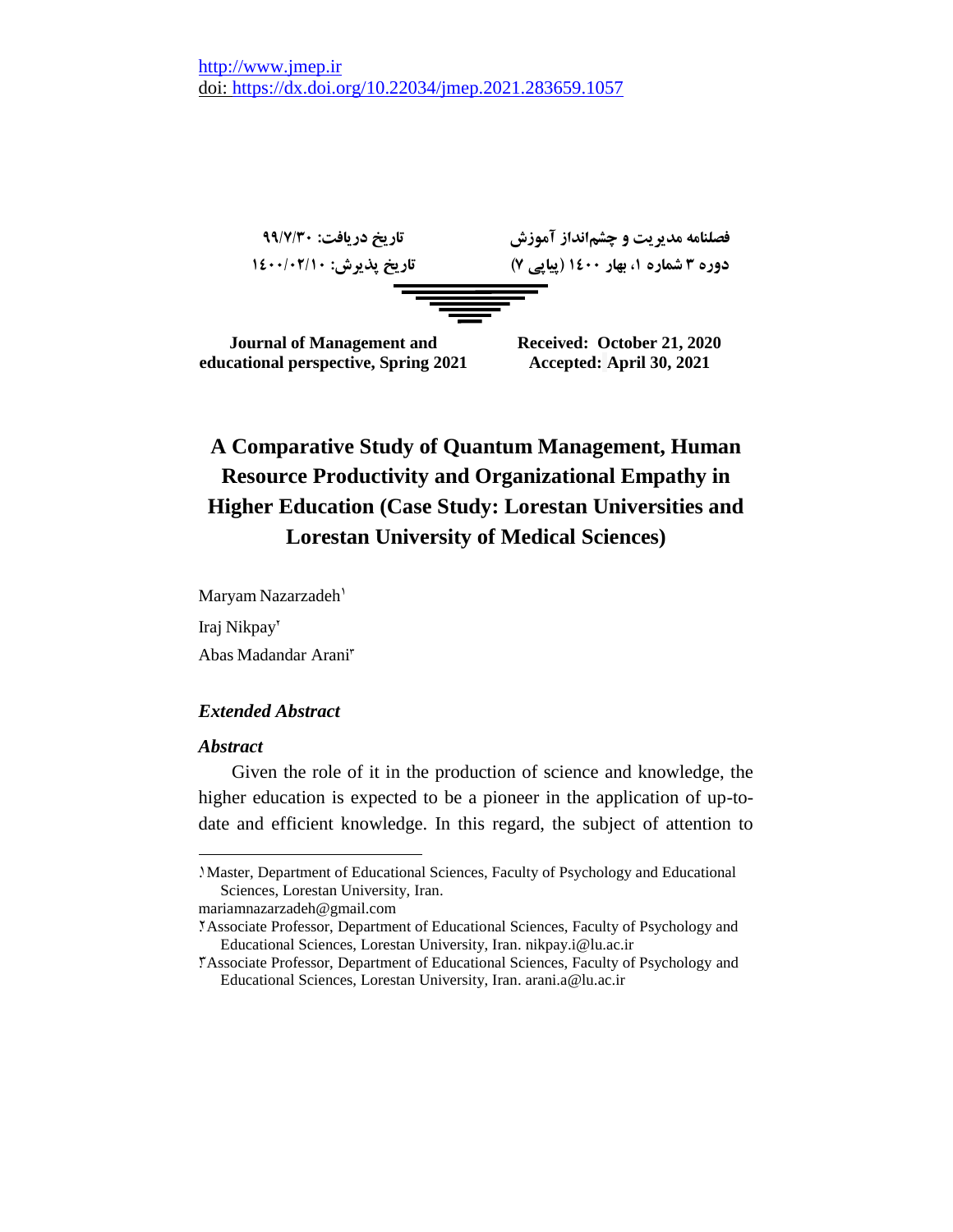

new management methods and the subject of communication in new organizations in order to increase employee productivity is the aim of this study. In the present study, three management concepts compatible with new universities; quantum management, human resource productivity and organizational empathy have been investigated and it is intended to compare the amount of these three variables in Lorestan Universities and Lorestan Medical Science Universities. The present study is applicable in terms of purpose and has been conducted in terms of data collection method with library studies and a prefabricated questionnaire. The statistical population in this study is the staff of Lorestan Universities and Lorestan University of Medical Sciences in 1396 with 863 people, among which 265 people selected by means of the relative classifying sampling via the Krejcie & morgan table as sample, were determined relatively in each class. To compare the variables in the two universities, the data related to the research hypotheses were analyzed using the analysis of variance test. According to data analysis, there is a difference between quantum management and human resource productivity in Lorestan universities and Lorestan University of Medical Sciences, but there is no difference between the levels of organizational empathy in these two universities.

## *Introduction*

Rapid and continuous changes in the world, the increasing growth of knowledge and information production has led to the need to change organizations from a state of stability and predictability to coordination with the uncertainty in all world situations, including the management of organizations. The ability of change is one of the most vital capabilities of an organization on which the survival and development of the organization depends (Vaezi, Adnan Raad, & Shahmohammadi., 2015). Quantum management increases the level of empowerment of employees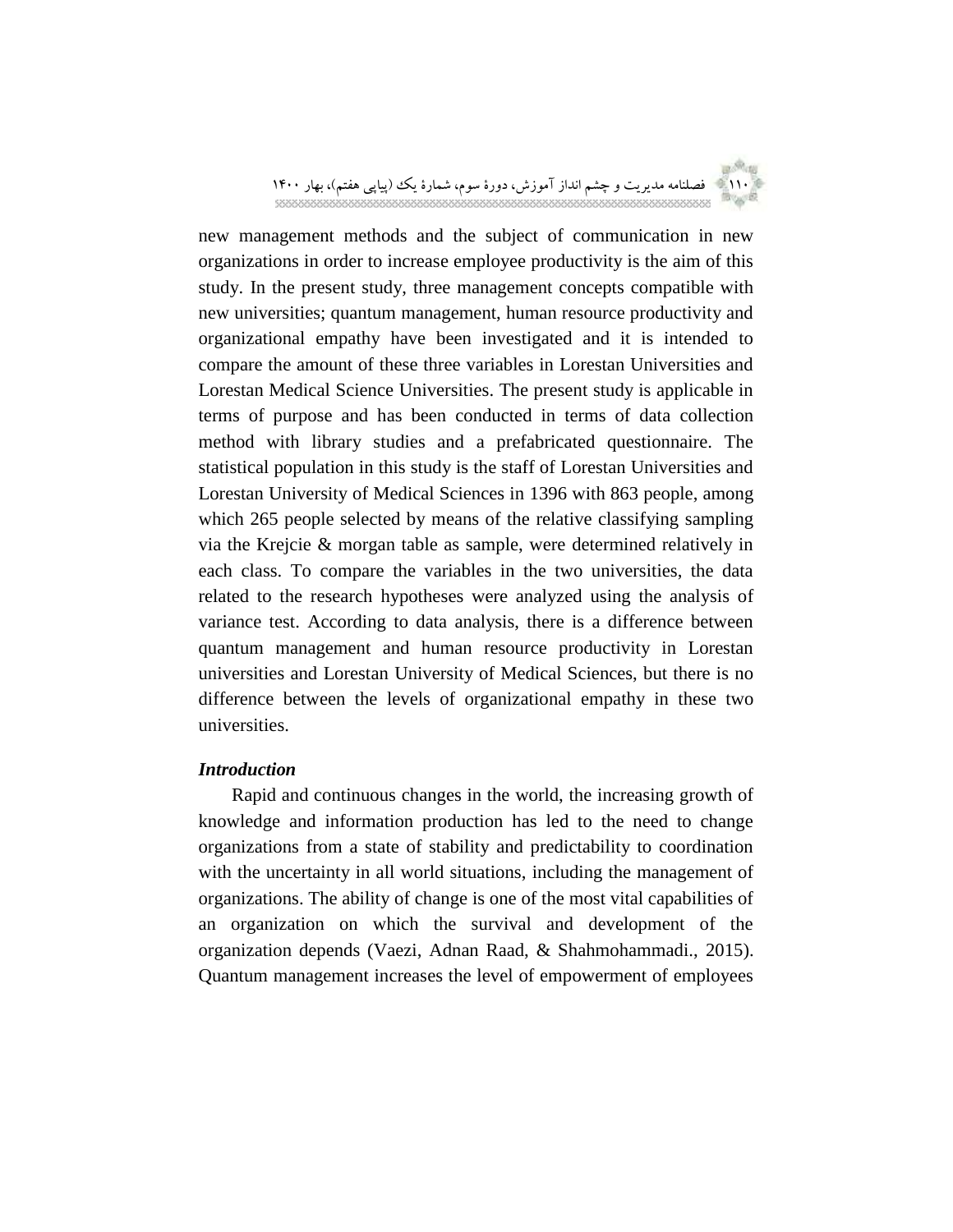and at the same time provides the ground for consultation and synergy by employees and managers (mirkamali & hajkhozeymh, 2020). Today, the importance of empathy in new organizations is clear to everyone. Organizations as a social phenomenon include a number of people who have the ability to cooperate and create different relationships to achieve a common goal and therefore have a high need for empathy in their organization (Amirkabiri, 2002). Empathy is an incentive force for social behaviors and behaviors that lead to group cohesion (Jolliffe & Farrington, 2006; Reef, et al., 2010). Empathy is one of the effective factors on the development of human relations in the organization and consequently leads to psychological improvement in the organization (Shahrasebi, Mooghali, Ahmadi, & Amirkhani., 2019). Given that the existence of organizational empathy has positive effects on the development of organizations and consequently society (Mohammad Shafi'I,., Haghshenas, & Afrough (2015) and also in interpersonal practices, empathy is a factor of success; The leaders, with appropriate methods, can penetrate the beliefs and values of their employees; and cause the dynamism, effectiveness and increasing success of the organization, because there are always shortcomings and weaknesses in the design of organizations. Management and leadership are strong and reassuring factors in creating coordination between members, activities and also leads them in creating their empathy (Pirooz, khedmati, & Beheshtinejad, 2002). Growth and development of organizations, especially universities, will not be possible without considering the basic element of manpower, because among the factors of production, the manpower factor, unlike other organizational resources, is known as the consciousness and coordinator of other factors. The human source is the most important investment in each organization, and Index of superiority of an organization over other organizations that determines how it operates, performance and ultimately the efficiency of the organization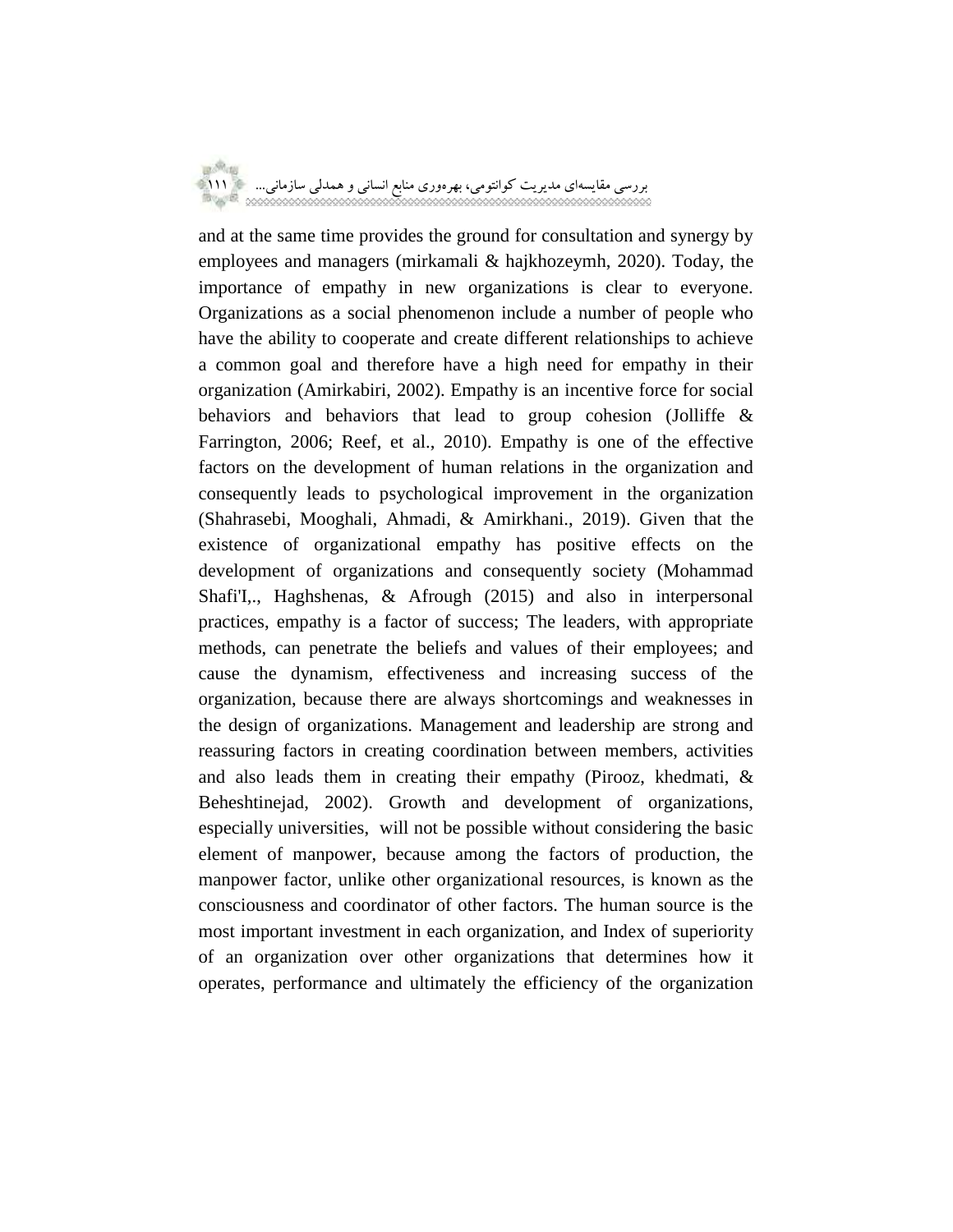

(mardani, shahr, babak & khaki, 2019). Employment of motivated, capable and productive human resources, in addition to providing quality services, can use other resources within the organization in a proper and desirable manner and achieve a variety of productivity aspects And ultimately make the organization productive (Baradaran & Valijani, **2016).** Since one of the main goals of higher education is to strive for quality in the set of activities effective in better educational, research and executive performances, The present study seeks to answer the question; whether there is a difference between quantum management, organizational empathy and human resource productivity in Lorestan University and Lorestan University of Medical Sciences?

### *Case study*

In this study, all employees of Lorestan University and Lorestan University of Medical Sciences, including full-time and part-time employees, contract and formal and pact forces have been working in these universities; has been reviewed as a case study.

## *Theoretical framework*

Manpower productivity is the maximum appropriate use of manpower in order to achieve the goals of the organization with the minimum time and cost (Azadi, 2014).

Quantum management is a fully operational skill for managers, which fits with the characteristics of organizations in the last century. This metaphor for managers' behaviors is derived from quantum theory, which is derived from the field of physics (Golshan, 2003).

The existence of a sense of empathy among the members of an organization is called organizational empathy. This empathy must be reflected in the interpersonal relationships between employees, between managers and employees, and between managers. Empathy is one of the factors of internal cohesion of the organization (Davis, 2009).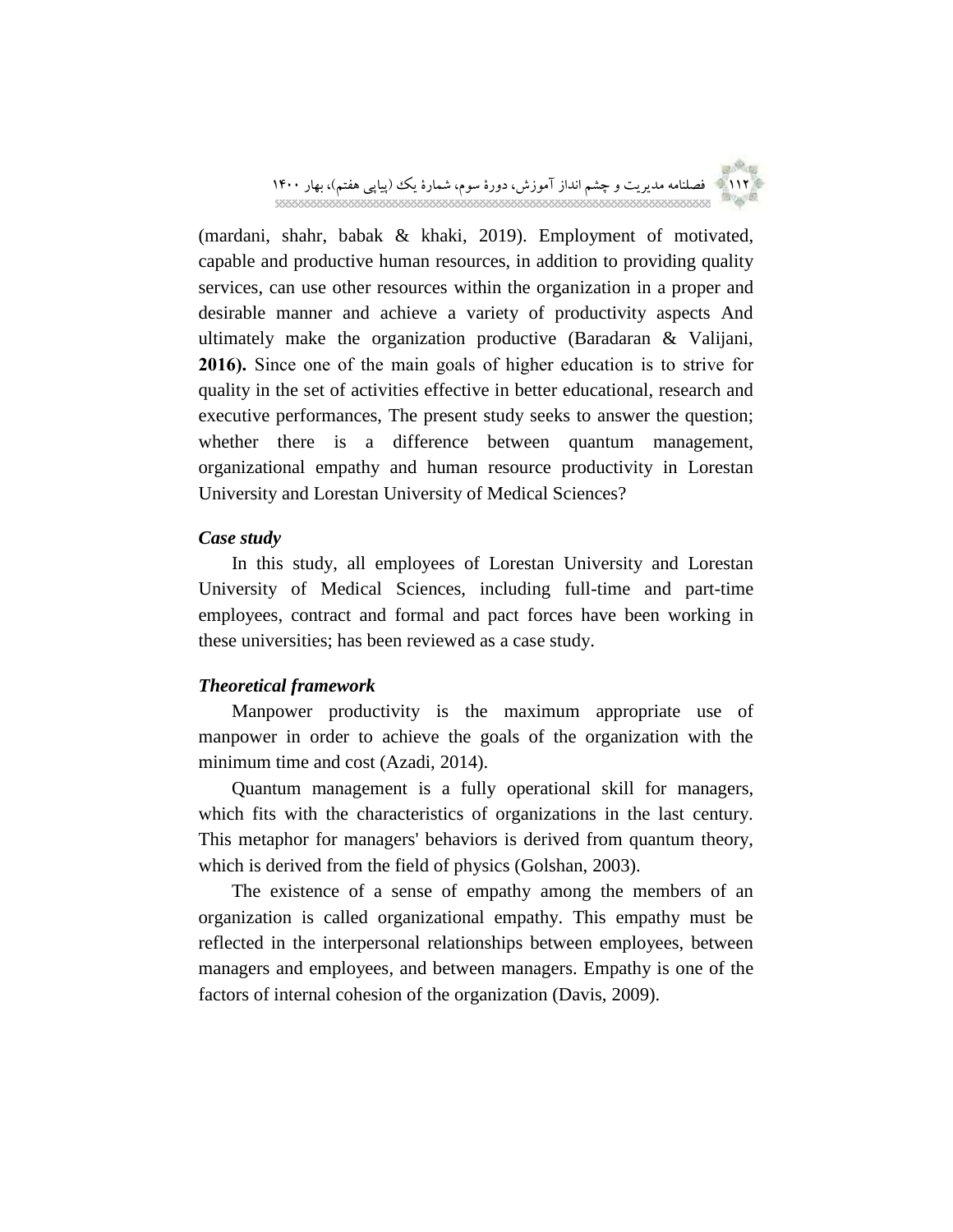

Mirkamali and Haj Khuzimeh (2020) in a study entitled "The relationship between managers 'quantum management skills and staff readiness for organizational change" which was conducted on employees of the University of Tehran showed that there is a positive and significant relationship between managers' quantum management skills and staff readiness for organizational change (mirkamali & hajkhozeymh, 2020).

Shahabi Nasab et al. (2021), in their study "The effect of quantum management skills on the formation of innovative work behavior based on the mediating role of psychological empowerment and knowledge management" showed that quantum management skills has a positive and significant effect on innovative work behaviors, knowledge management and psychological empowerment of employees (Shahabi Nasab, Bahrami, Pirzad & Hojjatdoost.2021).

### *Methodology*

The present study is applied in terms of purpose and descriptive-survey in terms of data collection method. The statistical population of this study is all employees of Lorestan University and Lorestan University of Medical Sciences, who have been working in these universities in the academic year 1397-**1396. The sta**tistical population of this study is 843 people, which according to Krejcie and Morgan (1970) table, 265 people have been selected as a sample. Using the relative class sampling method, a sample of 126 people from Lorestan University and 139 people from Lorestan University of Medical Sciences were selected. Data collection tool consists of three prefabricated questionnaires.

### *Discussion and Results*

Analysis of variance was used to analyze the data related to the hypotheses. Since the significance level (0.00) of quantum management in Lorestan Universities and Lorestan University of Medical Sciences is less than the error level of 0.05; therefore this hypothesis is confirmed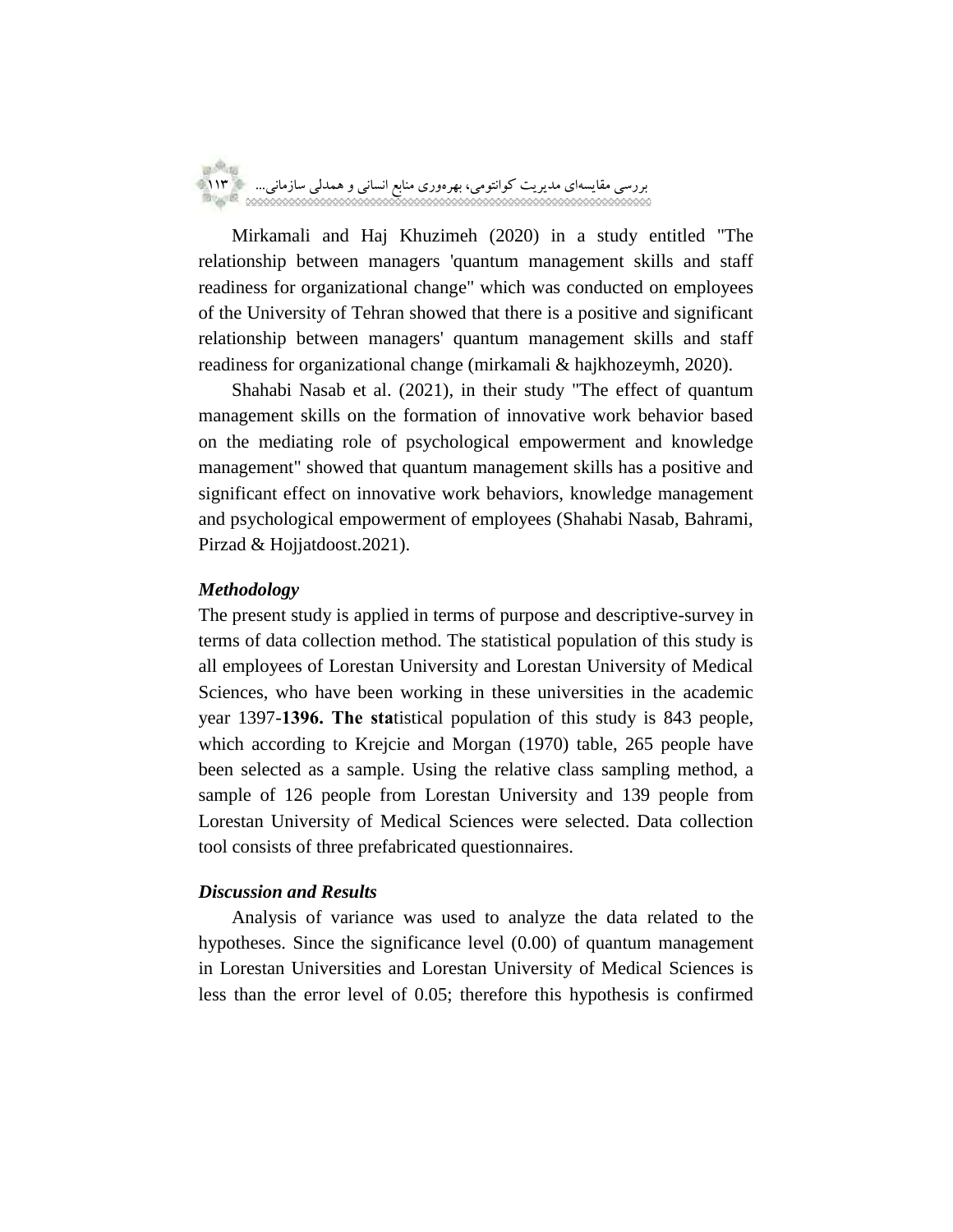

and there is a difference between the amount of quantum management in Lorestan Universities and Lorestan University of Medical Sciences. Since the significance level (0.09) of organizational empathy between Lorestan Universities and Lorestan University of Medical Sciences is greater than the Error level of 0.05; therefore, this hypothesis is not confirmed and there is no difference between the level of organizational empathy in Lorestan universities and Lorestan University of Medical Sciences. Since the significance level (0.00) of human resource productivity in Lorestan Universities and Lorestan University of Medical Sciences is less than the error level of 0.05; therefore, this hypothesis is confirmed and there is a difference between the productivity of human resources in Lorestan universities and Lorestan University of Medical Sciences.

### *Conclusion*

The results of the first hypothesis showed that the staff of these universities has different perceptions of quantum skills implemented by their administrators. Despite the fact that both organizations (Lorestan University and Lorestan University of Medical Sciences) are located in the same geographical area in Iran and have the same environmental, social, political and cultural conditions, there is different platform in each university for implementing quantum management principles and skills based on these basics. According to the research findings, it seems that universities can move in the direction of these goals by reforming management and using new management methods and scientific evaluation and supervision.

Hypothesis 2: There is no difference between the levels of organizational empathy in two different universities. According to what has been observed in this research as well as researches (Shariati, &, Sanei.2017; Leilami, &, Soltani.2018) it seems that efforts to improve organizational communication, information activities inside and outside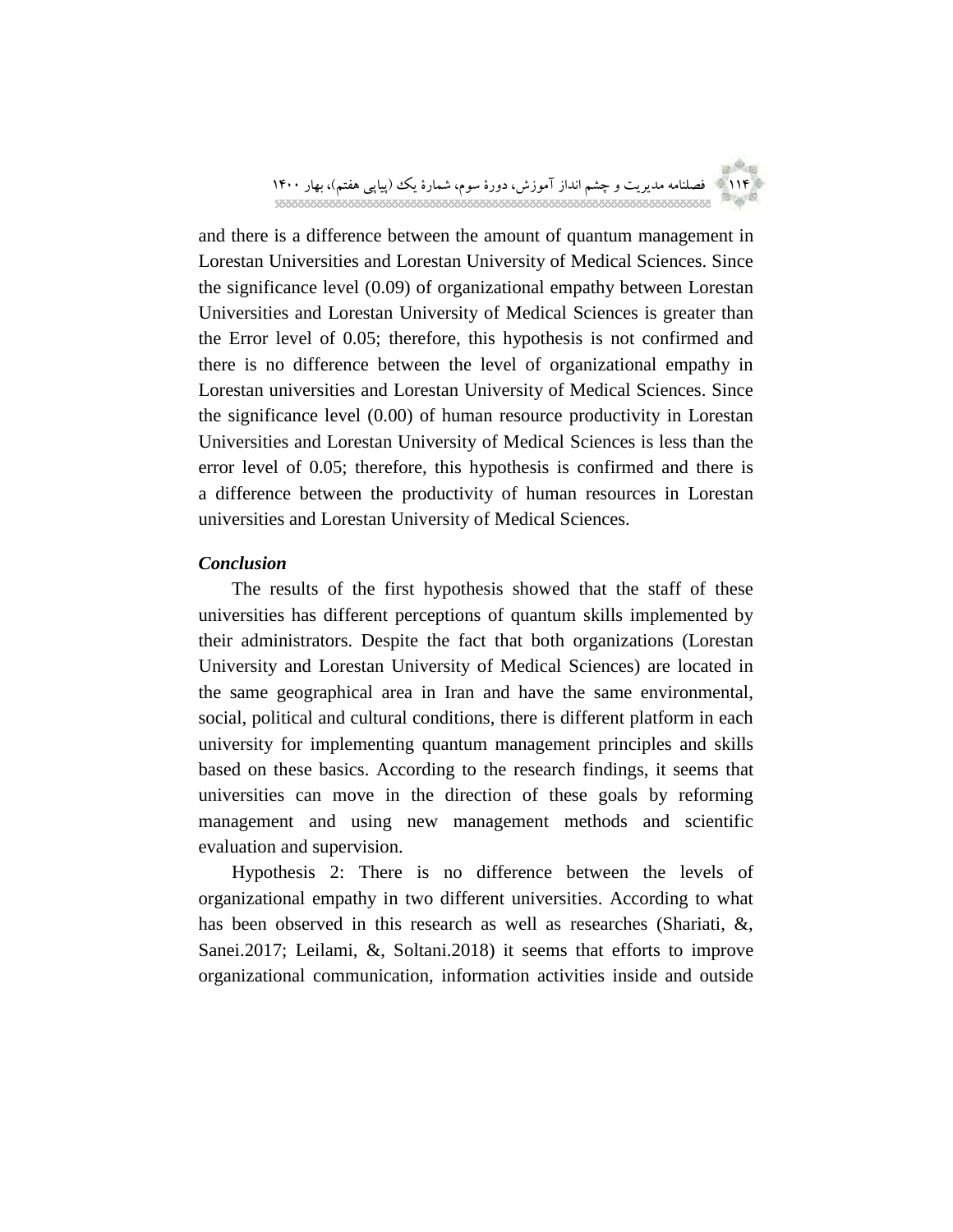

the organization, Ceremonies and visits, exhibitions and publications, and cultural and artistic activities increase organizational empathy in universities.

The results of the third hypothesis showed that the difference in the productivity of the staff of the two universities under study and looking at previous research (Mousavi, & Yarmohammadzadeh.2015; Koohkan. &, Rezaian.2000; Deljoo, &, Tabatabai.2018) probability view characteristics, equal job opportunities, training and development of human resources, freedom of action of employees, creating financial and spiritual incentives, creating a suitable environment for developing the spirit of competition and creativity of employees, creating balance between staff volume, developing management and satisfying equally the internal and external needs of staff is more dependent on human resource productivity in organizations with higher human resource productivity; and for universities with lower levels of human resource productivity, using the results of this research as a Practical guidance is suggested. Therefore, it is suggested that managers, officials and experts explain the concept of human resource productivity in the universities where they work and by formulating strategic planning and drawing its theoretical and practical framework, creating a productivity map in human resources with the help of Analyzing the effective methods of productivity and use successful international experiences and finally proceed with the accurate implementation of operational plans.

*Keywords***:** Quantum management, human resource productivity, organizational empathy.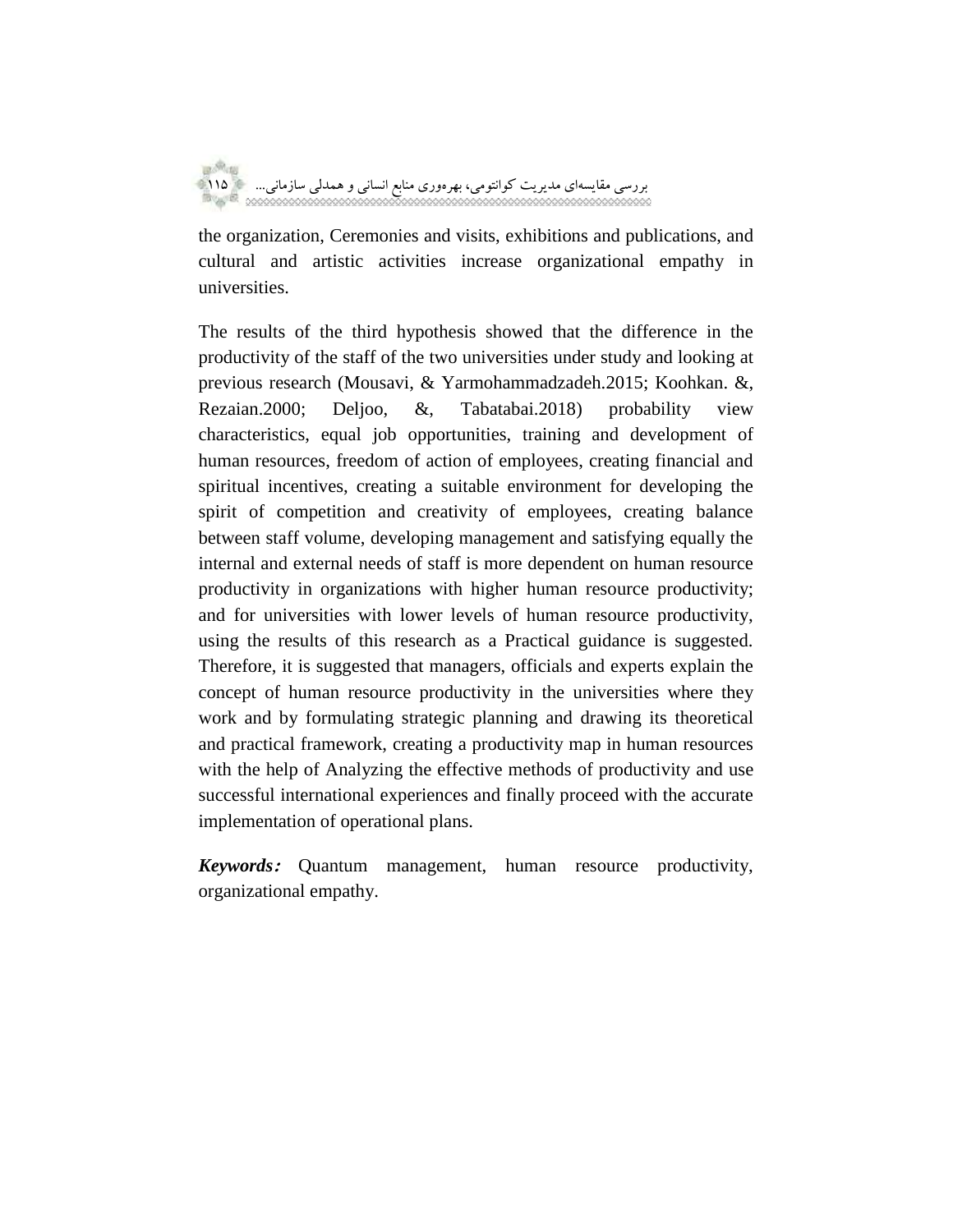an <sup>Sh</sup>an 116 فصلنامه مدیریت و چشم انداز آموزش، دورة سوم، شمارة یک )پیاپی هفتم(، بهار 1400

**بررسی مقایسهای مدیریت کوانتومی، بهرهوری منابع انسانی و همدلی سازمانی در آموزش عالی )مطالعه موردی: دانشگاههای لرستان و علوم پزشکی لرستان(**

مریم نظرزاده 1 ایرج نیک پی آ عباس معدن دار آرانی<sup>۳</sup>

 $\overline{a}$ 

#### **چکیده**

با توجه به نقش آموزش عالی در تولید علم و دانش، انتظار میرود که در بهکارگیری دانش بهروز و کارآمد نیز پیشرو باشد. در این راستا، موضوع توجه به روشهای نوین مدیریتی و موضوع ارتباطات در سازمانهای نو در جهت افزایش بهرهوری کارکنان هدف پژوهش حاضر است. در پژوهش حاضر سه مفهوم مدیریتی سازگار با دانشگاههای نو، مدیریت کوانتومی، بهرهوری منابع انسانی و همدلی سازمانی موردتوجه قرارگرفته است و در صدد آن است که میزان این سه متغیر را در دانشگاههای لرستان و علوم پزشکی لرستان مورد مقایسه قرار دهد. پژوهش حاضر به لحاظ هدف، کاربردی است و به لحاظ روش گردآوری دادهها با مطالعات کتابخانهای و پرسشنامه پیشساخته اجرا شده است. جامعه آماری در این پژوهش کارکنان دانشگاههای لرستان و علوم پزشکی لرستان در سال 1396 با تعداد 863 نفر است که با روش نمونهگیری طبقهای نسبی، تعداد 265 نفر که با استفاده از جدول کرجسی و مورگان بهعنوان نمونه برآورد شده بودند در هر طبقه به نسبت مشخص گردیدند. جهت انجام مقایسه متغیرها در دو دانشگاه، دادههای مربوط به فرضیههای تحقیقات با استفاده از آزمون تحلیل واریانس

.1 کارشناس ارشد،گروه علوم تربیتی، دانشکده روانشناسی و علوم تربیتی ،دانشگاه لرستان،ایران. mariamnazarzadeh@gmail.com .2 دانشیار،گروه علوم تربیتی، دانشکده روانشناسی و علوم تربیتی ،دانشگاه لرستان،ایران. [ir.ac.lu@i.nikpay](mailto:nikpay.i@lu.ac.ir) .3 دانشیار ،گروه علوم تربیتی، دانشکده روانشناسی و علوم تربیتی ،دانشگاه لرستان،ایران. [ir.ac.lu@a.arani](mailto:arani.a@lu.ac.ir)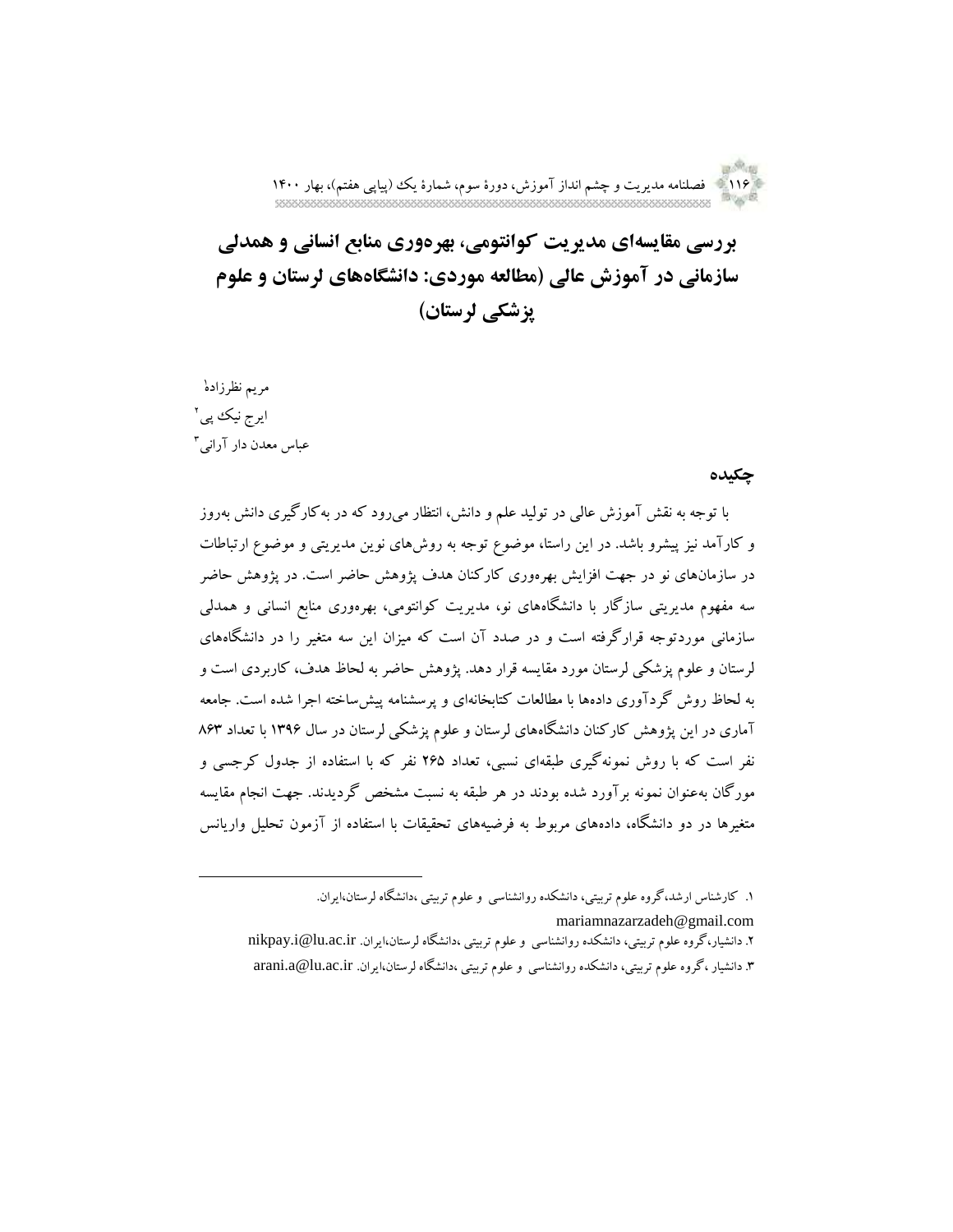تجزیهوتحلیل گردید. با توجه به تجزیهوتحلیل دادهها بین میزان مدیریت کوانتومی و بهرهوری منابع انسانی در دانشگاههای لرستان و علوم پزشکی لرستان تفاوت وجود دارد اما بین میزان همدلی سازمانی در این دو دانشگاه تفاوت وجود ندارد.

**واژههای کلیدی:** مدیریت کوانتومی، بهرهوری منابع انسانی، همدلی سازمانی.

#### **مقدمه**

تغییرات سریع و مستمر جهان، رشد فزاینده تولید دانش و اطالعات موجب توجه به لزوم تغییر سازمانها از حالت ثبات و پیشبینی پذیری به هماهنگی با عدم قطعیت موجود در تمامی احوالات جهان و از آن جمله مدیریت سازمانها شده است. توانایی تغییر، یکی از حیاتی ترین تواناییهای یک سازمان است و بقاء و پیشرفت سازمان به آن وابسته است (Vaezi, Adnan 2015 .,Shahmohammadi & ,Raad). ازاینرو، مدیران به دنبال پیادهسازی روشهای نوین مدیریتی و ایجاد یک سازمان یادگیرنده که توانایی هماهنگی با جهان امروزه را دارد، میباشند. در استعاره کوانتومی، مدلهای توسعه سازمانهای سنتی جای خود را به مدل و روشهای مداخلهگر جدید در عصر عدم اطمینان، پیچیدگی، جهانیشدن و تغییر سریع دادهاند ),2019salimi). دانشگاه یکی از مهمترین ارکان بنیادین برای هرگونه تغییر و تحول و نوآوری است و تحقق اهداف استقالل، پیشرفت اجتماعی و اقتصادی از طریق فراگرد آموزش عالی، میسر میشود. دانشگاههای با ساختار سنتی و رویههای انعطافناپذیر، توان الزم برای پاسخگویی به تغییرات الزم را ندارند )2016 [,Christensen&](https://www.wiley.com/en-us/search?pq=%7Crelevance%7Cauthor%3ARobert+K.+Christensen)Perry). ازاینرو الزامی است که دانشگاهها از مشخصههای سازمانهای نو غافل نباشند. مدیریت کوانتومی، مهارتهای کامالا عملیاتی برای مدیران است که متناسب با ویژگیهای سازمانها در قرن اخیر است. این استعاره برای رفتارهای مدیران، برگرفته از نظریه کوانتومی است که از عرصه علم فیزیک برگرفتهشده است ),2003Golshan). مدیریت کوانتومی، سطح توانمندی کارکنان را افزایش میدهد و درعینحال زمینه مشورت و همافزایی توسط کارکنان و مدیران را فراهم میکند ) mirkamali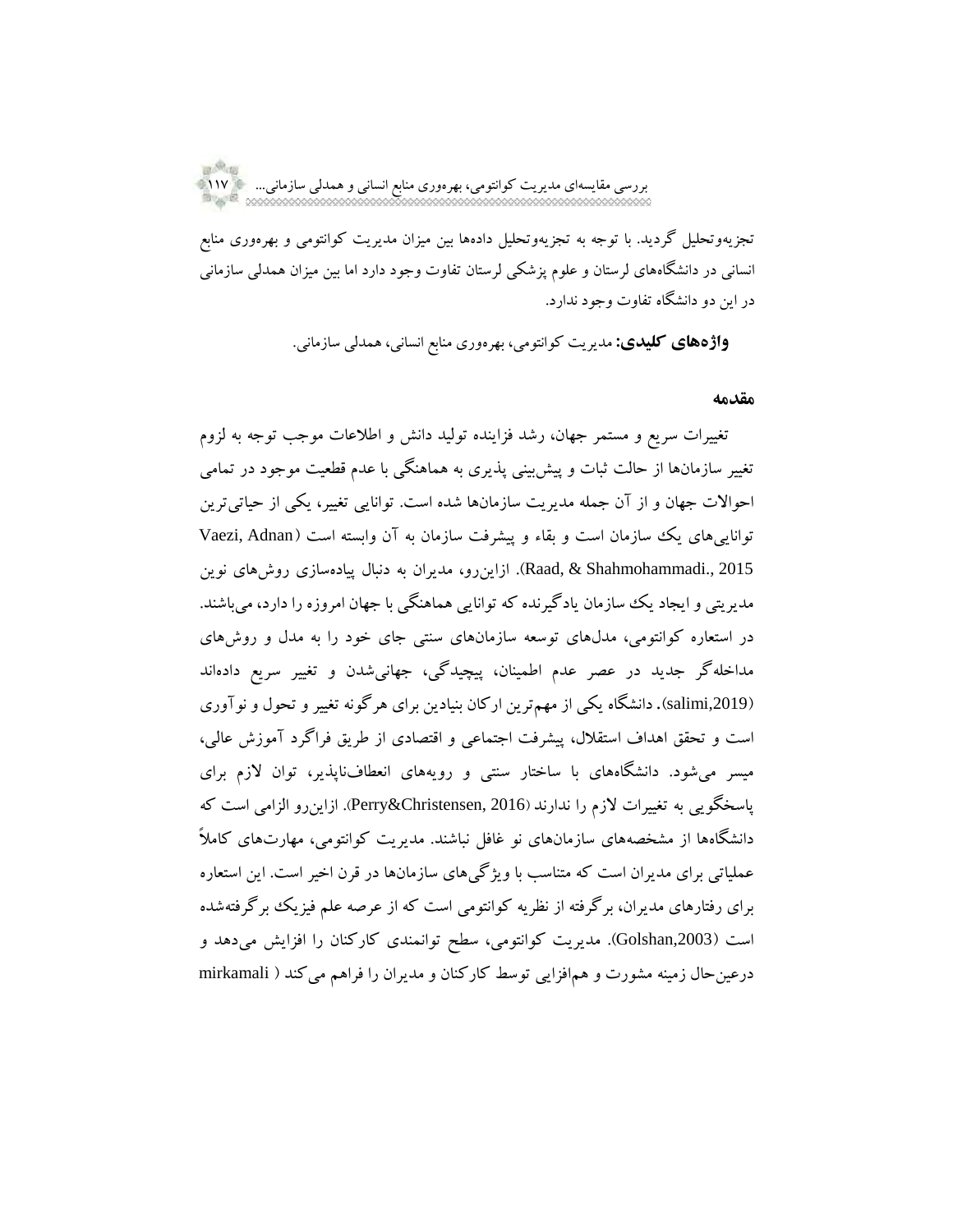118 فصلنامه مدیریت و چشم انداز آموزش، دورة سوم، شمارة یک )پیاپی هفتم(، بهار 1400

2020 ,hajkhozeymh)& . امروزه اهمیت همدلی در سازمانهای نو بر همگان آشکار شده است. سازمانها بهعنوان یک پدیده اجتماعی، شامل عدهای افراد است که دارای توانایی همکاری و ایجاد روابطی گوناگون برای نیل به هدف مشترک هستند و درنتیجه نیاز باالیی به همدلی در سازمان خود دارند ),2002Amirkabiri). همدلی نیروی برانگیزاننده رفتارهای اجتماعی و رفتارهایی است که انسجام گروهی را در پی دارد )2006 & Jolliffe 2010;,Farrington ,al et ,Reef). همدلی از عوامل مؤثر بر توسعه روابط انسانی در سازمان است و بهتبع آن موجب بهسازی روانی در سازمان میگردد ) ,Mooghali ,Shahrasebi 2019 .,Amirkhani & ,Ahmadi). با توجه به اینکه وجود همدلی سازمانی اثرات مثبتی در پیشرفت سازمانها و درنتیجه جامعه دارد ) & ,Haghshenas,.,I'Shafi Mohammad 2015 ,Afrough )و همدلی در عملکردهای بین شخصی نیز عامل موفقیت بهحساب میآید. امروزه رهبران با روشهای مناسب میتوانند در باورها و ارزشهای کارکنان خود نفوذ کنند (2007 .Moghimi, Rahbari, & Eslamie) و باعث پویایی، اثربخشی و موفقیت روزافزون سازمان گردند؛ چراکه در طراحی سازمانها همواره کموکاستیها و ضعفهایی وجود دارد که مدیریت و رهبری عاملی قوی و اطمینانبخش در ایجاد هماهنگی بین اعضا، فعالیتها و همچنین هدایت در ایجاد همدلی آنها است. در حقیقت رهبر با در هم آمیختن اهداف سازمان و اهداف کارکنان باعث میشود کارکنان با انگیزه و اشتیاق بیشتری برای دستیابی به اهداف سازمان تالش نمایند (2002 ,.Beheshtinejad & ,khedmati ,Pirooz (و این مهم در دانشگاهها نیز همچون دیگر سازمانها مصداق دارد. ازاینروست که همدلی سازمانی با افزایش اثربخشی این سازمان میتواند نیرویی توانمند در جهت محقق ساختن اهداف متعالی آموزش عالی کشور باشد. دانشگاهها میتوانند با ارائه الگویی از روابط انسانی و ارتباطات در سازمانهای نو و کارآمد که توأم با پیشبرد رشد شخصی منابع انسانی است، در جهت حرکت سازمانها برای تغییر در روشهای سنتی مدیریت و توجه به ویژگیهای سازمانهای نو مؤثر باشند.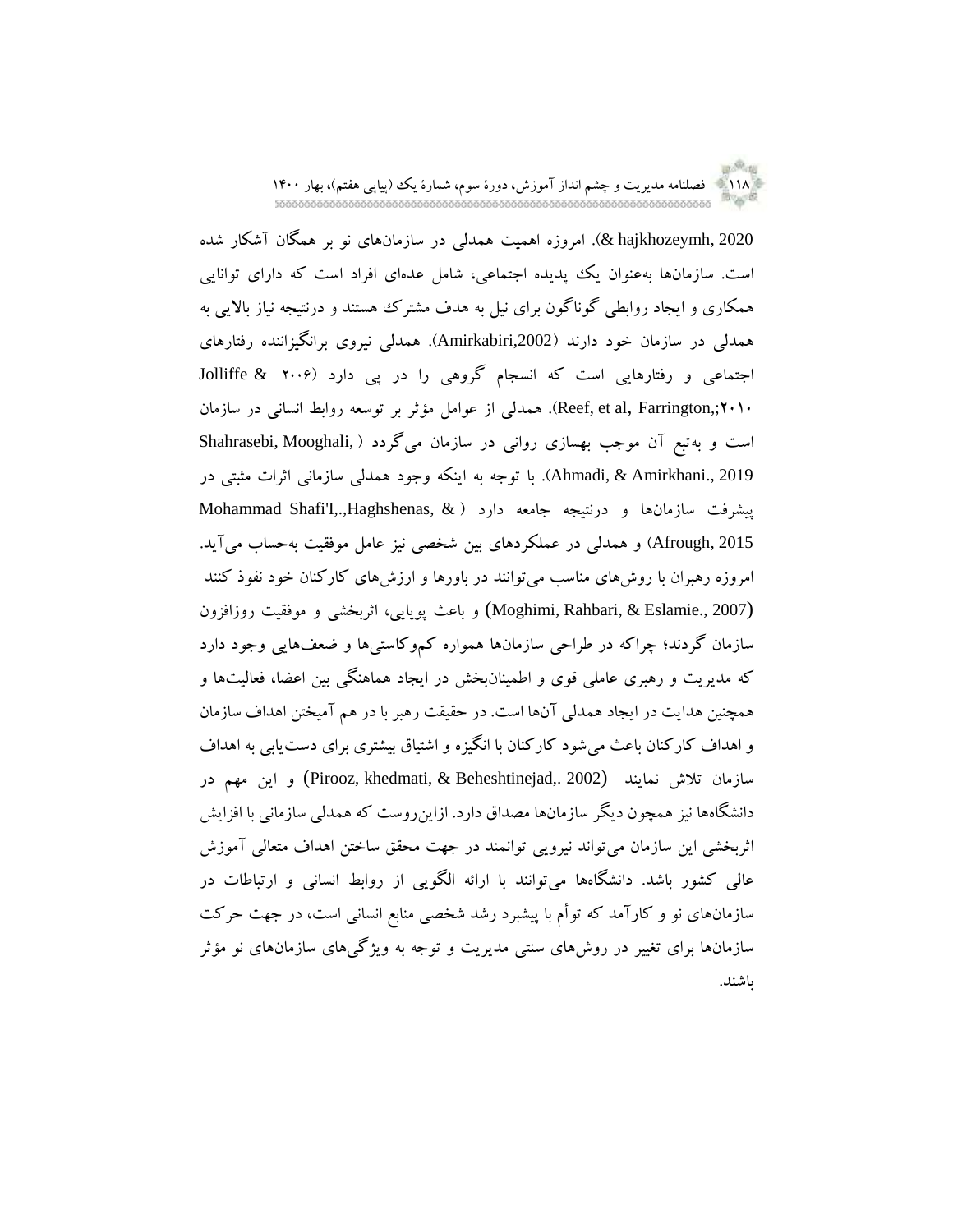رشد و توسعه ٔ سازمانها بهویژه دانشگاهها، بدون توجه به رکن اساسی نیروی انسانی، امکانپذیر نیست. ازآنجاکه در میان عوامل تولید، عامل نیروی انسانی برخالف سایر منابع سازمانی به عنوانی شعور و هماهنگکننده سایر عوامل شناخته میشود، نیروی انسانی، بزرگترین سرمایه هر سازمان به شمارمی رود و شاخص برتری یک سازمان بر سازمانهای دیگر است که نحوه عملکرد آن، عملکرد و درنهایت بازده سازمان را تعیین میکند ) mardani 2019 ,khaki & babak shahr )بهکارگیری نیروی انسانی با انگیزه، توانمند و بهرهور، عالوه بر ارائه خدمات با کیفیت، میتواند از سایر منابع درونسازمانی به نحو شایسته و مطلوب استفاده نماید و انواع جنبههای بهرهوری را محقق سازد و نهایتاً سازمان را بهرهور کند (& Baradaran ,2016Valijani). مهمترین زیرساختهای سرمایه فکری سازمانهای آموزشی، منابع انسانی آنهاست که میتواند با بهکارگیری ابزارهای مدیریتی، فناوری پیشرفته، قدرت تفکر و خالقیت و نیز ایمان و تعهد خود، بر عملکرد سازمان تأثیر شگرفی بگذارد ,Bahadori( (Mehrabian2013., & ,Babaei. از آنجایی یکی از اهداف اصلی آموزش عالی، اهتمام در جهت کیفیتبخشی به مجموعه فعالیتهایی است که در انجام بهتر وظایف آموزشی، پژوهشی و اجرایی میتوانند مؤثر باشند، نتایج این پژوهش میتواند راهنمایی برای مدیران، مسئوالن و کارشناسان در حوزه آموزش عالی باشد. با توجه به مالحظات فوقالذکر، عدم پرداخت و انجام مقایسه این سه متغیر در آموزش عالی از سوی سایر پژوهشگران و اهمیتی که موضوع ویژگیهای دانشگاههای نو و مسائل مدیریتی مرتبط با آن دارد، بنابراین در پژوهش حاضر به دنبال پاسخ به این سؤال هستیم که آیا بین میزان مدیریت کوانتومی، همدلی سازمانی و بهرهوری منابع انسانی در دو دانشگاه لرستان و علوم پزشکی لرستان تفاوت وجود دارد؟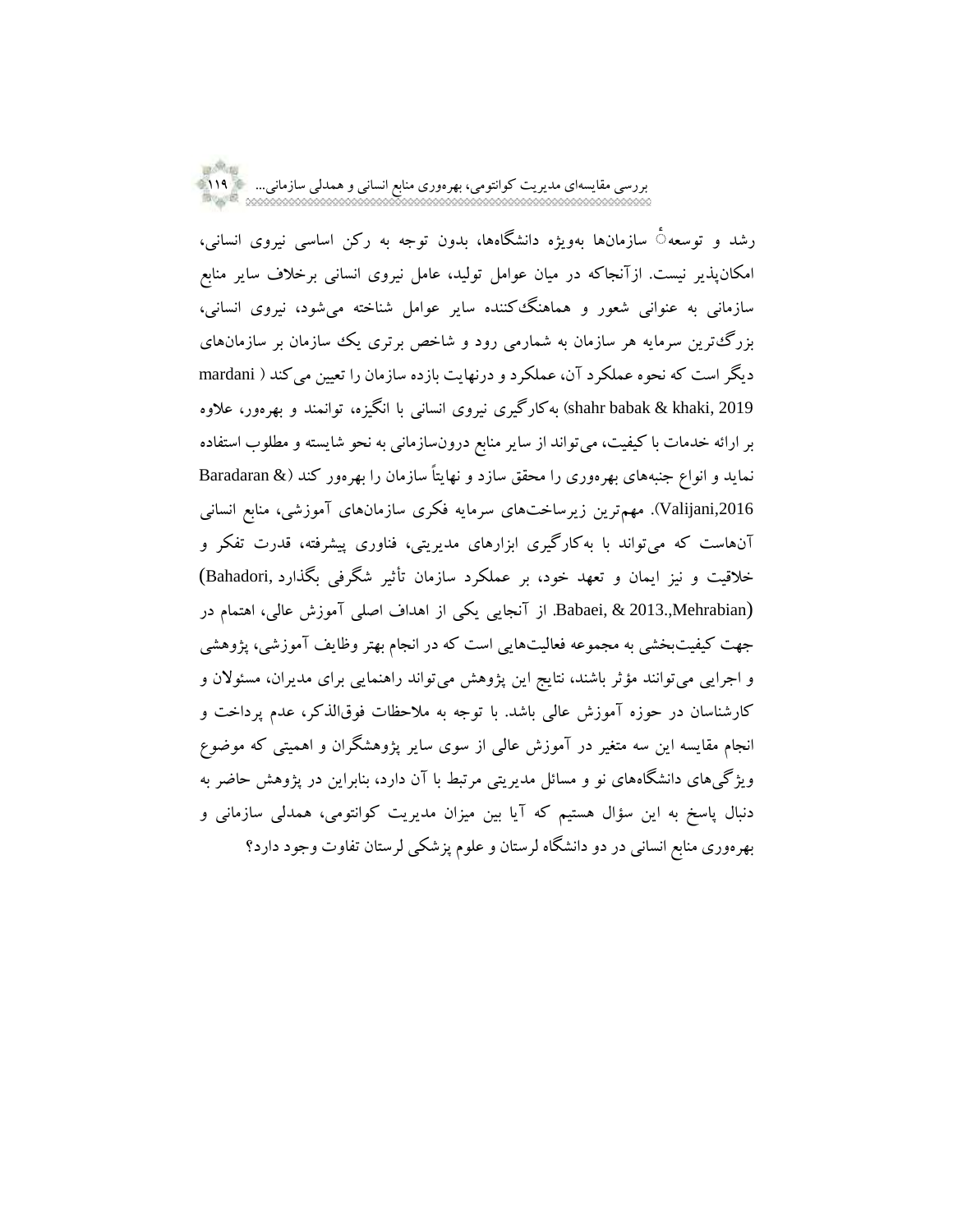an <sup>Sh</sup>otti 120 فصلنامه مدیریت و چشم انداز آموزش، دورة سوم، شمارة یک )پیاپی هفتم(، بهار 1400

## **چارچوب نظری**

## **بهرهوری نیروی انسانی**

بهرهوری نیروی انسانی مهمترین معیار بهرهوری است؛ زیرا عنصر اساسی در هرگونه تالش برای بهبود بهرهوری، نیروی انسـانی اسـت (Jabarzadeh,2013). آلفـرد مارشـال لبـاارزش ترین سرمایهگذاری را پرورش نیروی انســانی قلمــداد می کنــد (Nasrpour,2003). بهــرهوری نیــروی انسانی، حداکثر استفاده مناسب از نیروی انسانی بهمنظور تحقق اهداف سازمان با کمتررین زمران و حداقل هزینه است (Azadi, ۲۰۱۴). بـر اسـاس مـدل هرسـی و گلداسـمیت، بهـرهوری منـابع انسانی دارای 7 مؤلفه به شرح زیراست:

**-1 توانایی )دانش و مهارتها(؛** توانایی به معنای دانش و مهارتهایی است که کارکنان برای به انجام رساندن موفق یک نقش به آن نیاز دارند. (Hersey& Blanchard, 2001).

**-2 وضوح )درک یا تصور نقش(؛** وضوح نقش به معنرای آن اسرت کره بررای کارکنران، نحوه، محل و چگونگی انجام کار درک و پذیرششده باشد )2001 ,Blanchard& Hersey). کارکنان باید درک کاملی از مقاصد و اهداف عمده و نحوه رسیدن بره ایرن مقاصرد و اولویرت آنها داشته باشند تا بتوانند سازمان را به سمت اهداف خود سروق دهنرد ) ,Hoz Deh Danyali .)Allameh & Mansoori,2013

**-3 پاداش )انگیزه یا تمایل(؛** انگیزه به معنای تمایل وتالش کارکنان برای کامل کردن و انجررام دادن یررک نقررش بهگونررهای توفیررقآمیزاسررت ) & Riahi ,Baladehi Ahmadi Raskhadiv,2016. مردم طبعاً تکـالیفی را کـه پـاداش دارنـد، دنبـال مینماینـد، ایـن پاداشهـا می تواند ملمـوس و یـا نـاملموس باشـند. بازخوردهـای مثبـت در مـورد عملکـرد کارکنـان و یـا دلجویی از ایشـان را میتـوان بخـش مهمـی از سیسـتم انگیـزش در سـازمانها بـه شـمار آورد .(Danyali Deh Hoz Et all., 2013)

1. Alfered Marshal 2. Hersey& Goldsmith

 $\overline{a}$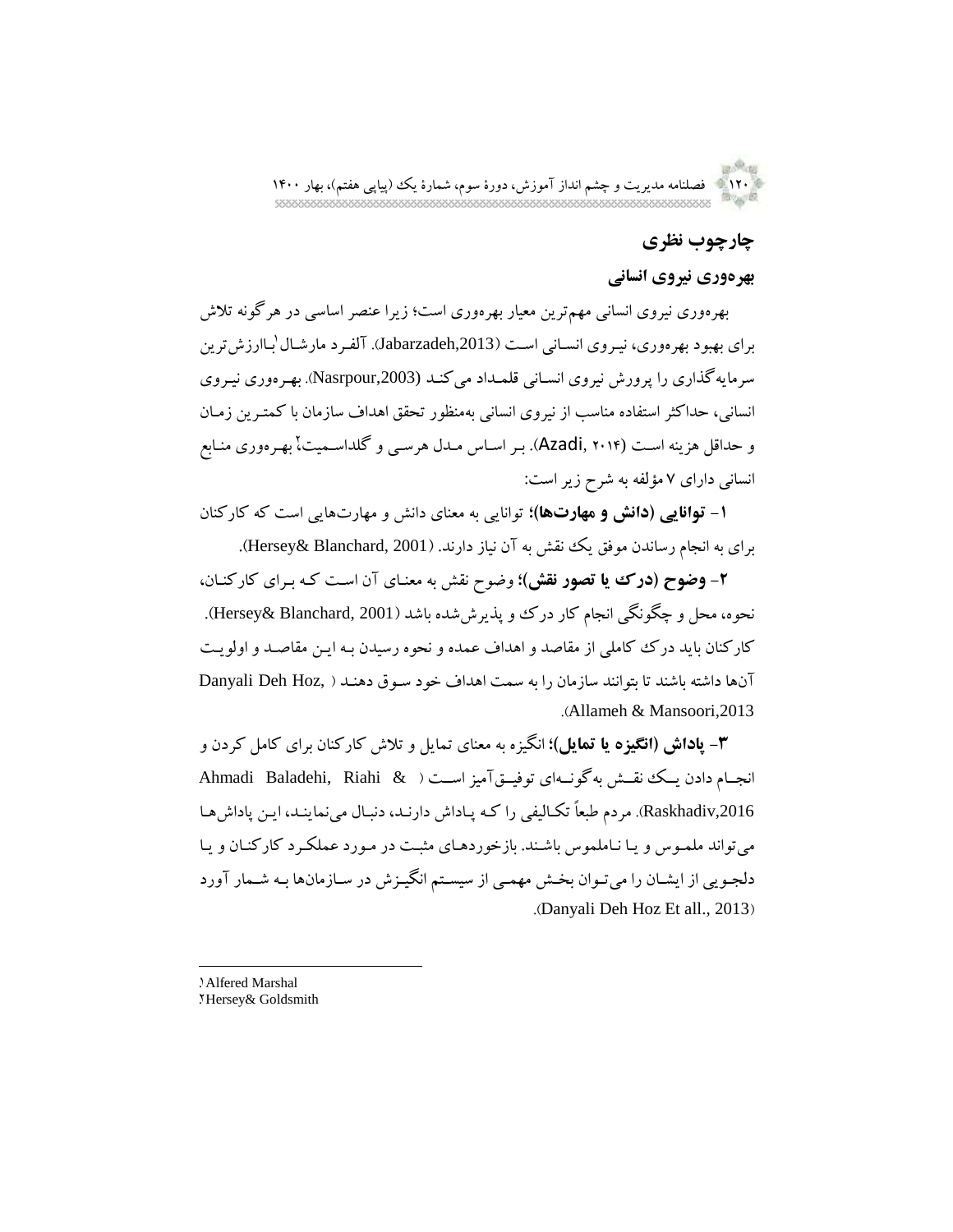**-4 کمک )حمایت سازمانی(؛** آنچره کارکنران را در یرک سرازمان در تکمیرل اثربخشری انجام یک نقش یا کار کمک مینماید، کمک یا حمایت سازمانی است ( .Ahmadi 2016 al et Baladehi). مثل بودجه کافی، تجهیزات و تسهیالت و ذخیره کافی منابع انسانی کره بررای انجام موفقیتآمیز کار مناسب است (2007 ,Rezaian (. حمایت سازمانی میتواند مستقیم و یرا غیرمستقیم باشد.

**-5 ارزیابی )آموزش و بازخورد عملکرد(؛** برازخورد عملکررد کارکنران تنهرا بره معنرای بازدیدهای رسمی و دورهای نیست بلکه ارائه غیررسمی عملکرد روزانه فرد به او مدنظراسرت . (Rezaian, 2007) در این روش می توان عملکردهای بسیار مثبت یـا منفـی را بـهطور رسـمی مستند ساخت )،2007KirkPatrick) .

**-6 اعتبار )اعمال معتبر و حقوقی کارکنان(؛** اصطالح اعتبار یعنری اعمرال و تصرمیمهای مدیر نسبت به کارکنان معتبر و حقـوقی باشـد (Ahmadi Baladehi etal.,2016). مـدیران بایـد اطمینان حاصل کنند که تصمیمات آنان درباره کارکنان از بار حقوقی و قانونی برخوردار اسرت  $.Savad,2014)$ 

**-7 محیط )تناسب محیطی(؛** انطباق با محیط و سایر عوامل محیطی مؤثر بر عملکرد نظیرر رقابت، موقعیت بازار، قبوانین مصبوب و تأمین کننیدگان ( ,Hersey, Blanchard, &,Johnson  $.1999$ 

## **مدیریت کوانتومی**

مدل مورد استفاده در این پژوهش مدل مدیریت کوانتـومی شـلتون و دارلینـگ (۲۰۰۱) کـه شامل 7 مهارت کوانتومی است، به شرح زیراست:

**-1 دیدن کوانتومی:** توانایی فکر کردن به شیوه متنراق و متضراد. توانرایی بررای دیردن هدفمند است و مبتنی بر این منطق که واقعیت ذاتاً ذهنی است و بر اسـاس انتظـارات و باورهـای مشاهده کننده ظهور می کند (2003 Shelton & Darling,).

 $\overline{a}$ 

<sup>1.</sup> Shelton & Darling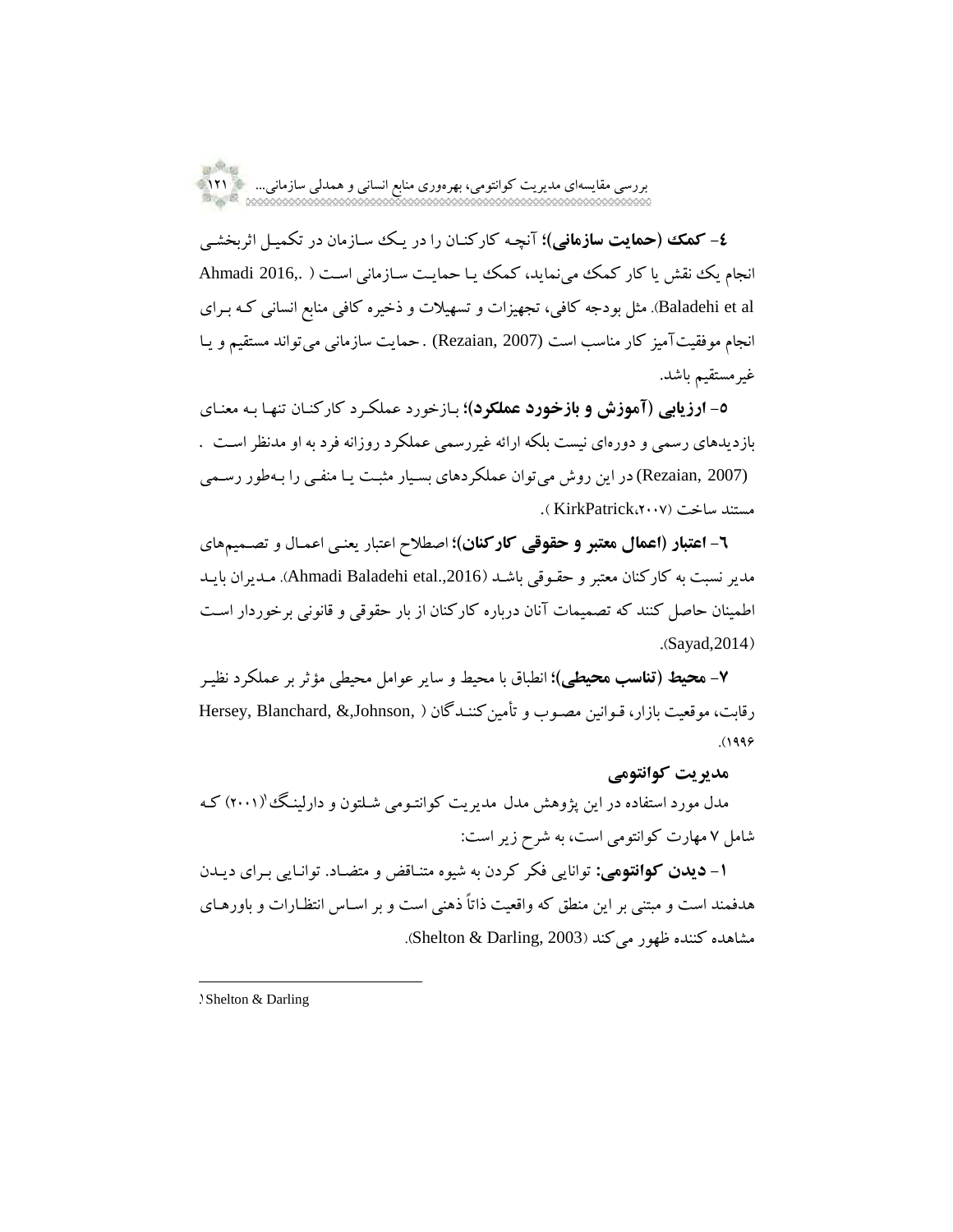122 فصلنامه مدیریت و چشم انداز آموزش، دورة سوم، شمارة یک )پیاپی هفتم(، بهار 1400

**-2 تفکر کوانتومی:** توانایی فکرر کرردن بهگونرهای متضراد اسرت ) ,Walker & Darling (۲۰۰۱). این مهارت به مدیران امکان می دهد تا گزینههای ظاهراً متضـاد را بهصـورت راهحا هـای بسیار خالق درآورند )2003 ,Darling & Shelton).

**-3 احساس کوانتوومی:** توانرایی احسراس زنرده و حیراتبخش اسرت )2001 ,Darling). توانایی احساس کردن بهگونـهای کـاملاً فعـال. مـدیران میتواننـد سـطوح بـالایی از انـرژی و شورونشاط را بهسادگی از طریق تمرکز روی جنبههای مثبت همه وقایع حفظ کنند تا تغییرات با سهولت بیشتر اتفاق افتد (2014 ,Hamzehpour & Afjahi).

**-4 شناخت کوانتوومی:** توانرایی دانسرتن بره شریوه خالقانره و شرهودی اسرت ) ,Dargahi 2005(. در شناخت کوانتومی، کسب آگاهی فرایند خطی نیست، حالتی شرهودی دارد و ظرفیرت .(Mokhtari Nouri & Khadem Al-Husseini, 2008).

**-5 عمل کوانتومی:** عمل کوانتومی توانایی برای عمل به شیوه مسئوالنه است ) ,Gribbin ۲۰۱۵). به کار بستن مهارت عمل کوانتومی، مدیر را به انتخابهای مسئولانه می کشـاند. انتخـاب مسئولانه همچنین مدیر را به هرچه آگاهانـهتر شـدن گزینـههای مـدیریتی، متعهـد می سـازد. هـر انتخاب آگاهانه ٔ مدیر نهتنها بر احتمال انتخابهای آینده اثر میگذارد، بلکه همچنین بره دلیرل همبستگی درونبی کوانتومی بین اشخاص، بر انتخابهای آینـده دیگـران نیـز مـؤثر اسـت  $\cdot$ Golshan, 2003)

**-6 اعتماد کوانتومی:** اعتماد کوانتومی، توانایی اعتماد به فرآیندهای طبیعی زندگی اسرت که از نظریه آشوب مشتق شده است. (2005 ,Shelton, Yang & Liu).

**-7 وجود کوانتومی:** موجودیت کوانترومی، یعنری توانرایی ارتبراط برا دیگرران بهصرورت مفهومی که هر کس بتوانرد جهران را از طریرق چشرمان دیگرری ببینرد ) ,Darling & Shelton 2003(. این مهارت توانایی وارد شدن در روابط است درواقع در سطوح بسریار کوچرک، مفهروم موجودیت فقط در روابط معنبی پیدا میکند (Afjahi & Hamzehpour,2014). درواقع،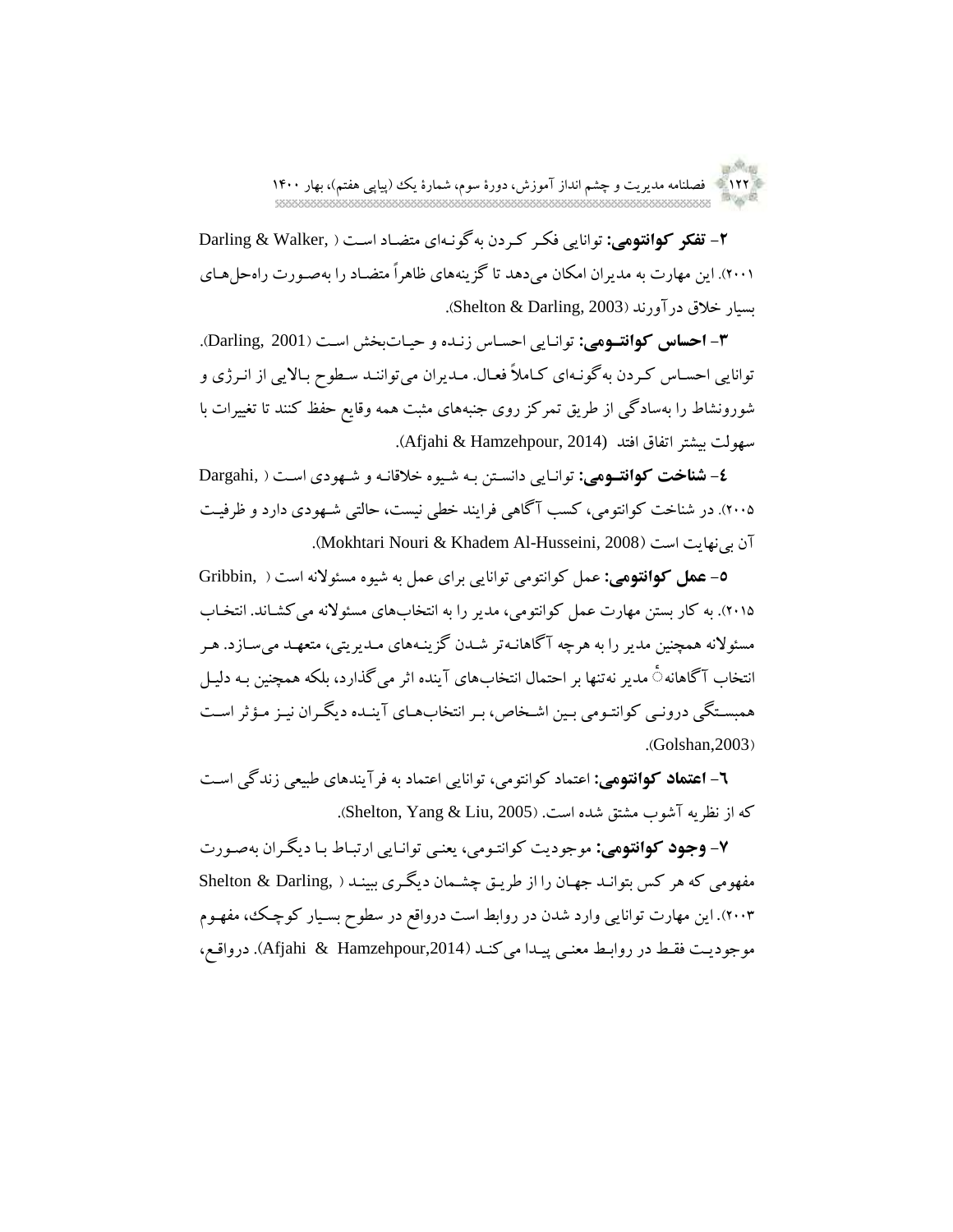پیشنیازی برای حل تعارض برد- برد اسرت. از طریرق چنرین ارتبراطی اسرت کره برر ترسهرای درونی و دفاعهای آنی غلبه میشود )2000 ,Darling & Shelton). **همدلی سازمانی**

هنگامی که احساس همـدلی در میـان اعضـای یـک سـازمان بـه وجـود آیـد بـه آن همـدلی سازمانی گویند. این همدلی در روابط بین فردی کارکنان و روابط مدیران و کارکنران و روابرط بین مدیران باید خود را نشان دهد. همدلی یکی از عوامل انسجام درونی سازمان است ) ,Davis ۲۰۰۹). بر اساس مدل جورفی'(۲۰۱۱) پنج عامل بر همدلی سازمانی تأثیر دارد:

**1- همدلی؛** همدلی بـه معنـای فهمیـدن و پـذیرفتن پیـام اشـخاص، موقعیـت و احساسـات آنهاست(2015 ,Farhanfar, Nadi & Molavi ) . همدلی درواقع ظرفیت درونی افراد و عامـل برانگیزاننرده رفتارهرای اجتمراعی اسرت کره باعرث انسرجام گروهری و تنظریم روابرط میشرود .(Mohammad Shafi'I et al., 2015)

**-2 هوش هیجانی؛** هوش هیجانی مشتمل بر شناخت احساسات و استفاده درست از آنها، گرفتن تصمیمهای مناسرب، توانرایی اداره مطلروب خلقوخروی، کنتررل تکانرهها و مهارتهرای اجتماعی مطلوب است، که درنتیجه بستری مناسب برای بره کرار برردن مهارتهرای ارتبراطی را فراهم میکند تا بهوسیله آن همدلی ایجاد گردد )2013 ,Perch).

**-3 انگیوووزش؛** انگیرررزش بررره رفتارهرررای هررردفگرای کارکنررران مربررروط میشرررود ),2018Hasanzadeh). انگیزه، دلیل انجام دادن یک رفترار اسرت. ایرن حرس موجرب، آغراز و ادامه فعالیت میشود و جهت کلی رفتار هر فرد را معین میسازد ),2000Rezaian(.

**-4 فرهنگسازمانی؛** در صورت تعریرف فرهنرگ برهعنوان سیسرتمی از اسرتنباط مشرترک اعضا نسبت به یک سازمان، آنگاه فرهنگسازمانی، مجموعهای اسرت از ویژگیهرای اصرلیای که سازمان به آنها ارج مینهد درواقع در سازمانها، همه اعضرا اتفراقنظر دارنرد کره یکدسرت ناپیدا، افراد را در جهت نوعی رفتار نامرئی هدایت میکند )2011 ,Ecoplago).

1. Jorfi

 $\overline{a}$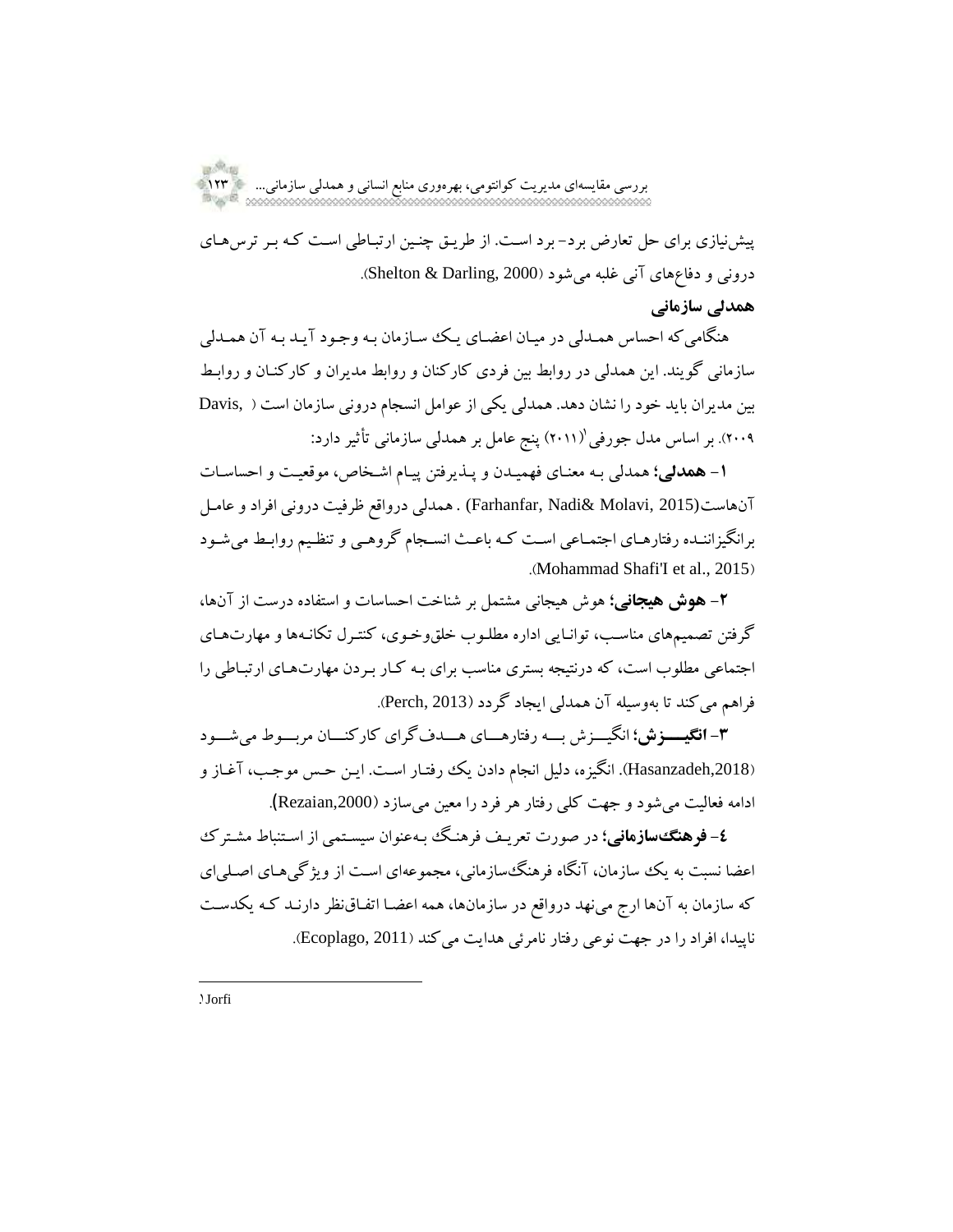124 فصلنامه مدیریت و چشم انداز آموزش، دورة سوم، شمارة یک )پیاپی هفتم(، بهار 1400

**-5 جوسازمانی؛** مجموعه ویژگیهایی است که یک سرازمان را توصریف میکنرد و آن را از سازمانهای دیگر متمایز می سازد، تقریباً در طول زمان پایدار است و رفتار افراد در سازمان را تحت تأثیر قرار می دهـد (Perch, 2013). میتوان جوسـازمانی را بـه بیـانی سـادهتر بیـان کـرد: «جوسازمانی، درک ککارکنان از محیطی است که در آن مشغول به کار هستند» (Baker, ۱۹۹۲).

## **پیشینه تحقیق**

بررسیهای میدانی و کتابخانهای که توسط پژوهشگر انجامشرده اسرت، نشران میدهرد کره پژوهشی جهت بررسی مقایسهای میزان مدیریت کوانتومی و همدلی سازمانی و بهررهوری منرابع انسانی در آموزش عالی و همچنین در سرایر سرازمانها نیرزدر دسرترس پژوهشرگرقررار نداشرته است. در ادامه به پژوهشهایی اشاره می شود که به بررسی مسئله تحقیق کمک می کند:

نظری پور و همکاران (۲۰۱۸)، در پژوهشی تحت عنوان" طراحی مدل رهبری کوانتومی در سازمانهای دولتی با استفاده از رویکرد مدلسازی ساختاری-تفسیری" به طراحری مردلی بررای رهبرری کوانترومی پرداختره اسرت کره جامعره آمراری در ایرن پرژوهش متخصصران و خبرگران دانشگاههای دولتی لرستان بوده است(2018 ,Nazarpour, Arefnejad & Shariatnejad) .

میرکمالی و حاج خزیمه (۲۰۲۰) در پژوهشی تحت عنوان " رابطه مهارتهای مدیریت کوانتومی مدیران و آمادگی کارکنان برای تغییر سازمانی" که بر روی کارکنان دانشگاه تهران اجرا شده است نشان دادند که بین مهارتهای مدیریت کوانتومی مدیران و آمادگی کارکنان برای تغییر سازمانی رابطه مثبت و معنیداری وجود دارد(,2020 hajkhozeymh& mirkamali). همچنین قنبری و مرادی (۲۰۱۸)، در پژوهشی با همین عنوان که بر روی کلیه کارکنان ادارات آموزشوپرورش شهرستان همدان انجامشده است، نیز نشان دادند که همان رابطه مثبت و  $\cdot$  (Ghanbari & Moradi, 2018) , معنی دار وجود دارد

شهابی نسب و همکاران )2021(، در مطالعه خود "تأثیر مهارتهای کوانترومی مردیریت در شکلگیری رفتار کاری نوآورانه با اتکا به نقش میانجی توانمندسرازی روانشرناختی و مردیریت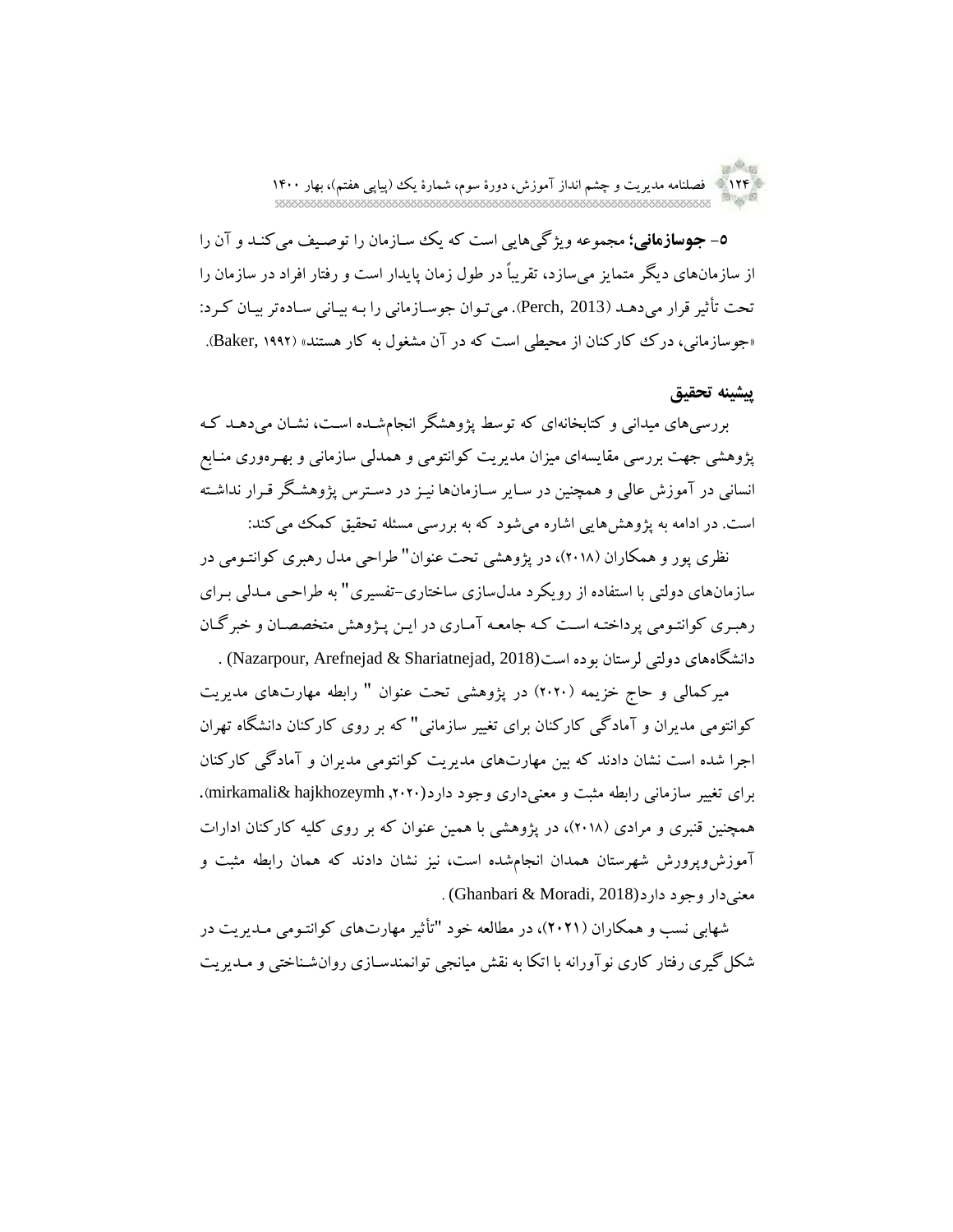دانش" نشان دادند که مهارتهای کوانتومی مدیریت برر رفتارهرای کراری نوآورانره کارکنران، مدیریت دانش کارکنان و توانمندسازی روانشرناختی کارکنران ترأثیر مثبرت و معنریداری دارد در( <sup>2020</sup> )پرذیرش و زیبنرده.(Shahabi Nasab, Bahrami, Pirzad & Hojjatdoost, <sup>2021</sup>( پژوهش خود "بررسی نقش مهارتهای مدیریت کوانتوم بر عملکرد و چابکی سازمانی" معتقرد است که مدیریت کوانتومی بر عملکرد و چاالکی کارکنان تأثیردارد) ,Pairesh & zibandeh  $.7.7.$ 

یافتههای پژوهش دلبری و همکاران )2021( با عنروان "شناسرایی عوامرل کلیردی بهررهوری کارکنان سرتادی دانشرگاه " در موردمطالعره دانشرگاه قرم، نشران میدهرد کره عوامرل مرؤثر برر بهرهوری کارکنان شامل عوامل سازمانی، عوامل فرردی و عوامرل محیطری اسرت و بررای بهبرود بهررهوری کارکنران بره عرواملی ماننرد آمروزش سرازمانی، تناسرب شرغل برا کارکنران وتسرهیل ارتباطات سازمانی تأکید شده است (,2021 delbari, Rajaeipour & Abedini).

مردانی شهربابک و خاکی )2019( در پژوهش خود "طراحی مدل بهرهوری برای کارکنان دانشگاه نیروهای مسلح با تأکید بر نقش فناوری اطلاعات و ارتباطات"، الگویی برای بهـر هوری کارکنان دانشگاههای نیروهای مسلح با تأکید بر نقش فناوری اطلاعات و ارتباطات ارائـه دادنـد .)mardani shahr babak & khaki, 2019)

همچنین مشکی مـاجلان و همکـاران (۲۰۲۰) در پـژوهش خـود"شناسـایی و تحلیـل عوامـل شاخص بهرهوری منرابع انسرانی در سرازمانهای خردماتی برا تأکیرد برر عامرل و مردیریت"، 54 شاخص را بررای بهررهوری کارکنران شناسرایی نمودنرد و ایرن شراخصها را در 4 بعرد: کیفیرت رهبری، پاداش و تشویق، هدفگذاری-برنامهریزی و محیط سازمان و بـا یـک عامـل مـدیریت و رهبری طبقه بندی شدهاند و بر اساس این شاخصها، یک مدل برای بهرهوری کارکنان پیشرنهاد .)daryani,&meshki bajlan, sattari, soleimani, 2020 ( است شده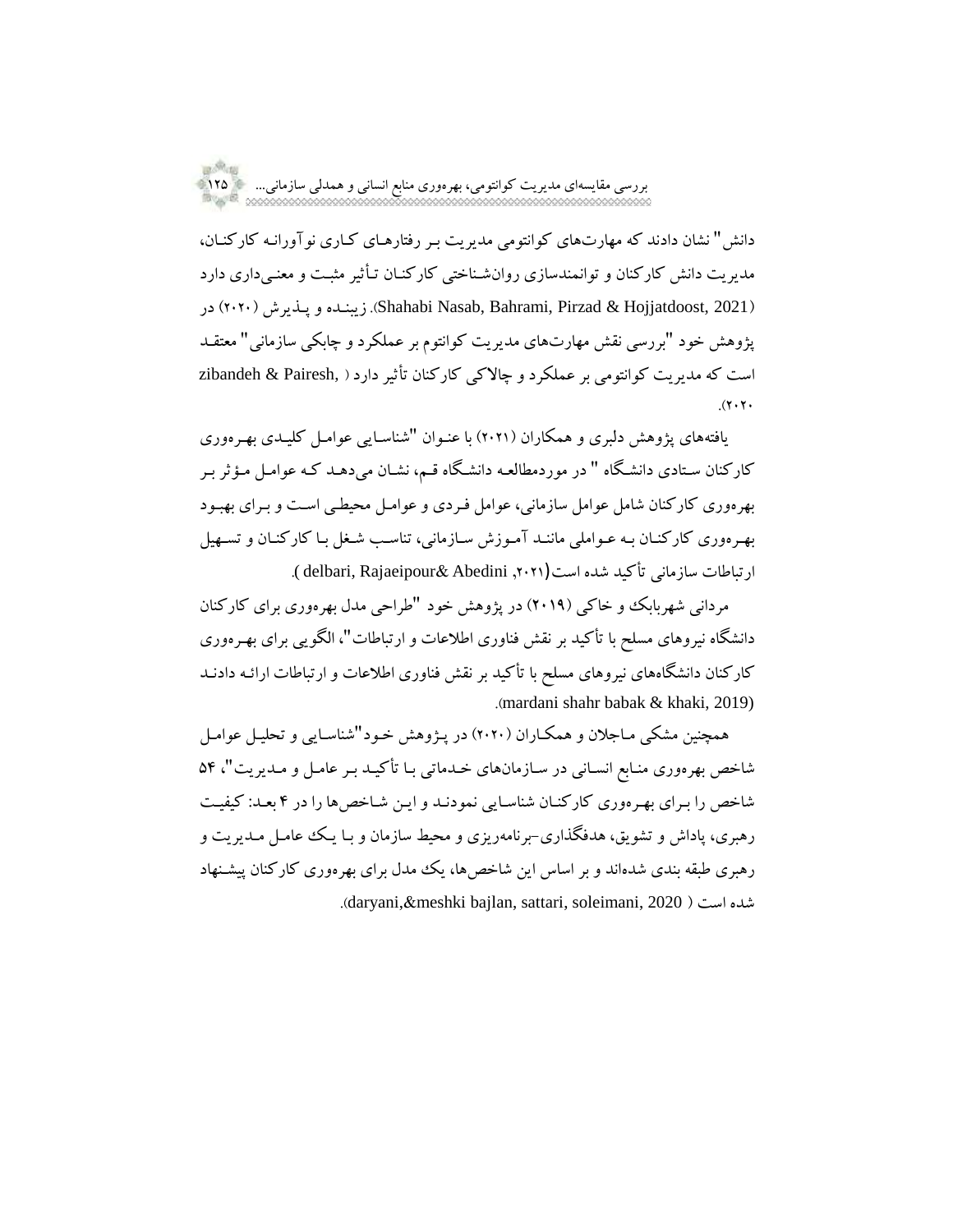an Rom 126 فصلنامه مدیریت و چشم انداز آموزش، دورة سوم، شمارة یک )پیاپی هفتم(، بهار 1400

شهراسبی و همکاران (۲۰۱۹)، در پژوهشبی با عنوان "تبیین و ارائه مدل بهبود همدلی سازمانی در سازمان سنجش آموزش کشور با رویکرد نظریه داده بنیاد"، 4 عامل: شررایط علری، عوامل مداخلهگر، عوامل زمینهای، راهبردها و پیامدها را در قالب یک ممدل همـدلی سـازمانی معرفی نمودهانـد (2019 .Shahrasebi et al). عبـدی و آزادی (۲۰۱۸) در پـژوهش "بررسـی عوامل بهبود ارتباطات و ایجاد تعهد و همدلی "، بـه بررسـی عوامـل مـؤثر بـر ارتباطـات، ایجـاد تعهد و همدلی سازمانی در کارکنان دانشگاه علوم پزشرکی ایرالم پرداختهانرد ),2018 & Abdi( Azadi. سرفرازی و همکاران در پژوهش خود" شناسایی عوامل مؤثر بر ایجاد همدلی سرازمانی "، سعی بر آن داشتهاند که مفهوم همدلی سازمانی را مورد بررسی قررار داده و عوامرل مرؤثر برر ایجاد همدلی سازمانی را در دانشگاه آزاد اسلامی لارستان موردمطالعـه و شناسـایی قـرار دهنـد .)Sarfarazi, Shams & Rahmanian, 2019)



### **مدل مفهومی پژوهش**

**شکل .1** مدل مفهومی پژوهش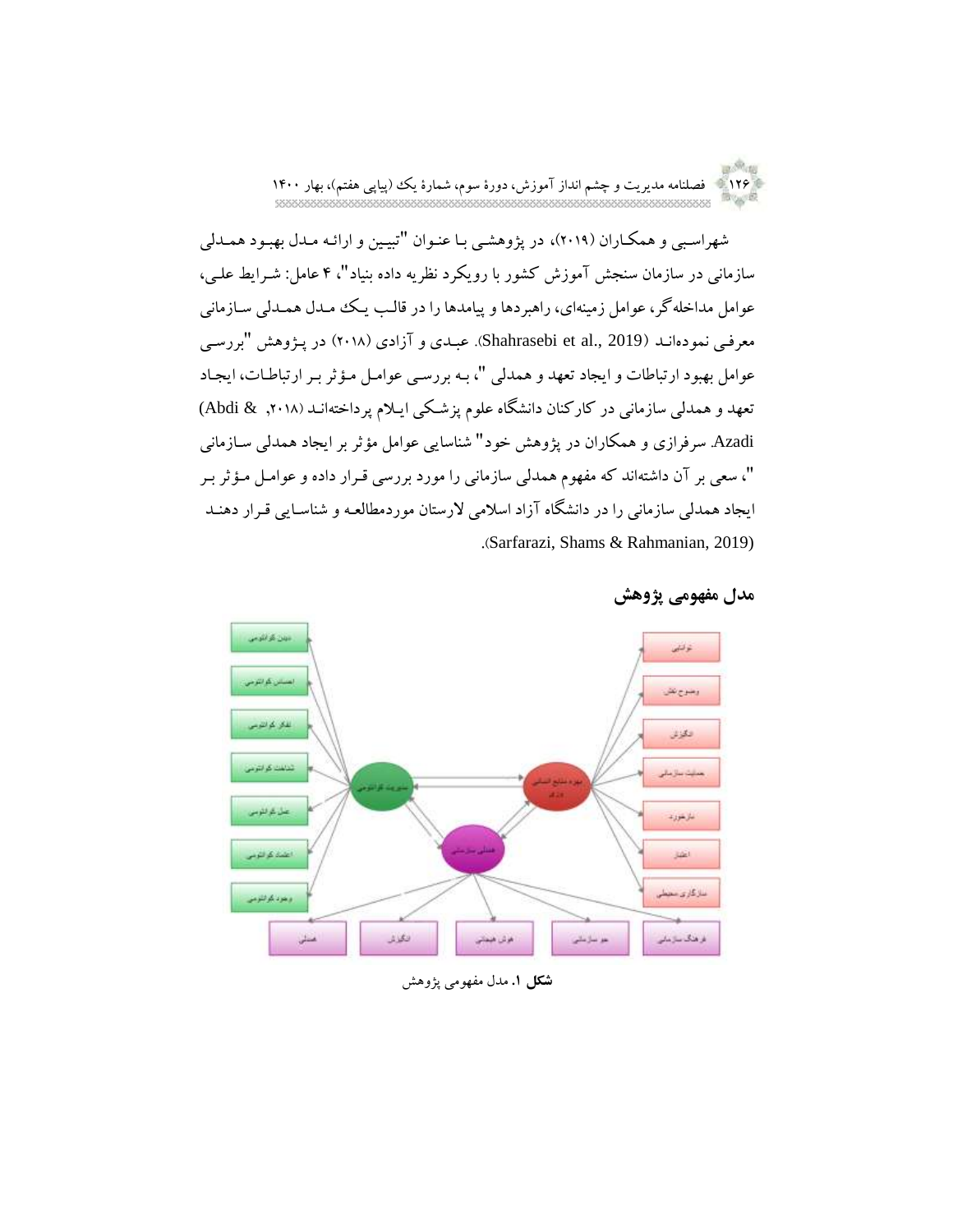**فرضیههای پژوهش**

.1 بین میزان مدیریت کوانتومی در دانشگاههای لرستان و علوم پزشرکی لرسرتان تفراوت وجرود دارد.

.2 بین میزان همدلی سازمانی در دانشگاههای لرستان و علوم پزشکی لرستان تفاوت وجود دارد. .3 بین میزان بهرهوری منابع انسانی در دانشگاههای لرستان و علوم پزشکی لرستان تفاوت وجرود دارد**.**

## **روش پژوهش**

پژوهش حاضر به لحاظ هدف از نوع کاربردی و به لحاظ روش گرردآوری دادههرا از نروع توصیفی پیمایشی است. جامعه آماری این پرژوهش، تمرامی کارکنران دانشرگاه لرسرتان و علروم پزشکی لرستان، شامل کارمندان تماموقت و پارهوقت، نیروهای قراردادی و رسرمی و پیمرانی و پروژهای میباشند که در سال تحصیلی ۱۳۹۷–۱۳۹۶ در این دانشگاهها مشغول بـه کـار بودهانــد. جامعه آماری این پژوهش ۸۴۳ نفر است کـه بـا توجـه بـه جـدول کرجسـی و مورگـان'( ۱۹۷۰) تعداد 265 نفر بهعنوان نمونه بررآورد شردهاند. برا اسرتفاده از روش نمونرهگیری طبقرهای نسربی، نمونـهای بـا تعـداد ۱۲۶ نفـر از دانشـگاه لرسـتان و ۱۳۹ نفـر از دانشـگاه علـوم پزشـکی لرسـتان انتخابشدهاند و ازآنجاییکه جنسیت در شرح شغل و شرایط احراز شغل در مشاغل دانشرگاهها مؤثر نیست، متغیر خصیصهای، جنسیت در انتخـاب نمونـه موردمطالعـه موردتوجـه قـرار نگرفتـه است. برای تجزیهوتحلیل دادههای مربوط فرضیههای تحقیق در این پرژوهش از آزمرون تحلیرل واریانس استفاده شده است.

برای گردآوری اطالعاتی از قبیل مبانی نظری و پیشینه پرژوهش از مطالعرات کتابخانرهای؛ و برای گرردآوری اطالعرات الزم جهرت بررسری فرضریههای پرژوهش از روش میردانی برا ابرزار

 $\overline{a}$ 

<sup>1.</sup> Krejcie & morgan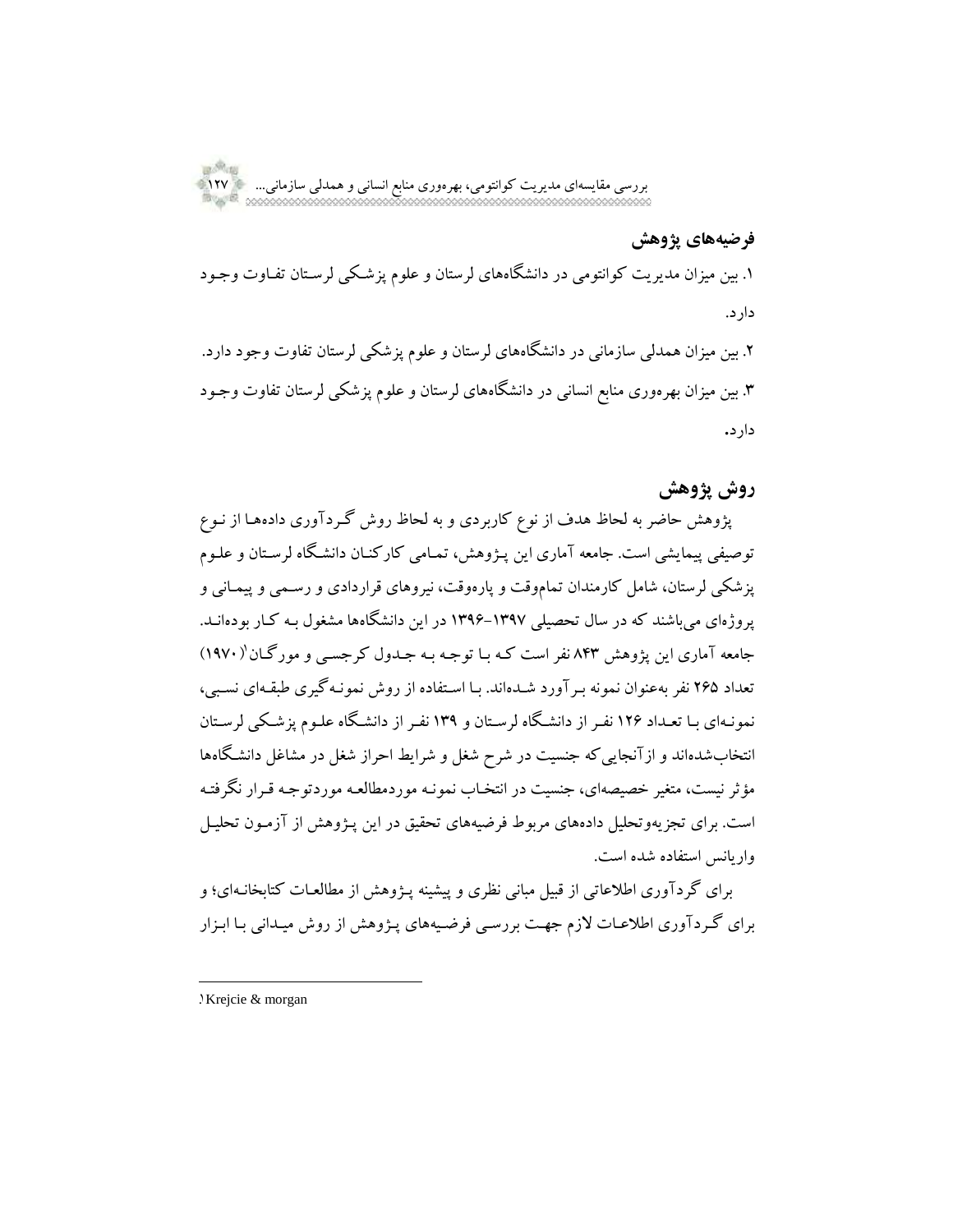128 فصلنامه مدیریت و چشم انداز آموزش، دورة سوم، شمارة یک )پیاپی هفتم(، بهار 1400

پرسشنامه استفاده شد. ابزار گردآوری دادهها از سه پرسشنامه پیشساخته تشکیلشده است، اول برای سنجش متغیر همـدلی سـازمانی ۳۰ سـؤال (پرسشـنامه پیغمبردوسـت (۲۰۱۴)) و دوم بـرای سنجش متغیر بهرهوری منابع انسانی 26 سؤال )پرسشنامه گلداسمیت )1980(( و سوم برای متغیر مدیریت کوانتومی 34 سؤال )پرسشنامه عظیمی )2011(( است. روایی محتوایی پرسشرنامه توسرط اعضای هیئتعلمی دانشگاه لرستان مـورد تأییـد قـرار گرفـت و پایـایی ایـن پرسشـنامه در یـک آزمون مقدماتی (با ۳۰ نفر) با استفاده از ضریب آلفای کرونبـاخ بـه ترتیـب ارائـه سـؤالات در پرسشنامه با اعـداد ۸۲٪ بـرای متغیـر اول و ۰/۹۳ و ۰/۸۰ بـه ترتیـب بـرای دو متغیـر بعـد تأییـد گردید.

## **یافتههای پژوهش**

|  |                                                                                                                                                                                                                                                                                                                                                     |  | متغیرهای موردمطالعه         تعداد      میانگین      انحراف معیار      آماره Z     سطح معنیداری |
|--|-----------------------------------------------------------------------------------------------------------------------------------------------------------------------------------------------------------------------------------------------------------------------------------------------------------------------------------------------------|--|------------------------------------------------------------------------------------------------|
|  | $\cdot$ / $\circ$ $\cdot$ / $\cdot$ / $\cdot$ / $\cdot$ / $\cdot$ / $\cdot$ / $\cdot$ / $\cdot$ / $\cdot$ / $\cdot$ / $\cdot$ / $\cdot$ / $\cdot$ / $\cdot$ / $\cdot$ / $\cdot$ / $\cdot$ / $\cdot$ / $\cdot$ / $\cdot$ / $\cdot$ / $\cdot$ / $\cdot$ / $\cdot$ / $\cdot$ / $\cdot$ / $\cdot$ / $\cdot$ / $\cdot$ / $\cdot$ /                       |  | مدیریت کوانتومی QM                                                                             |
|  | $\cdot$ /· $\vee$ // $\uparrow$ // $\uparrow$ // $\uparrow$ // $\uparrow$ // $\uparrow$ // $\uparrow$ // $\uparrow$ // $\uparrow$ // $\uparrow$ // $\uparrow$ // $\uparrow$ // $\uparrow$ // $\uparrow$ // $\uparrow$ // $\uparrow$ // $\uparrow$ // $\uparrow$ // $\uparrow$ // $\uparrow$ // $\uparrow$ // $\uparrow$ // $\uparrow$ // $\uparrow$ |  | ممدلی سازمانی $\mathbf{OC}$                                                                    |

همانطوری که نتایج جدول 1 نشان میدهد، بر اساس مقادیر دست آمده برای آمارههای **z** محاسبه شده، متغیرهای موردمطالعه، از توزیع نرمال برخوردارند )0/05>**P**). ازآنجاییکه توزیع متغیرهای موردمطالعه نرمال بود، برای تجزیهوتحلیل دادههای مربوط به فرضیهها از آزمون تحلیل واریانس استفاده گردید.

فرضیه .1 بین میزان مدیریت کوانتومی در دانشگاههای لرستان و علروم پزشرکی لرسرتان تفراوت وجود دارد.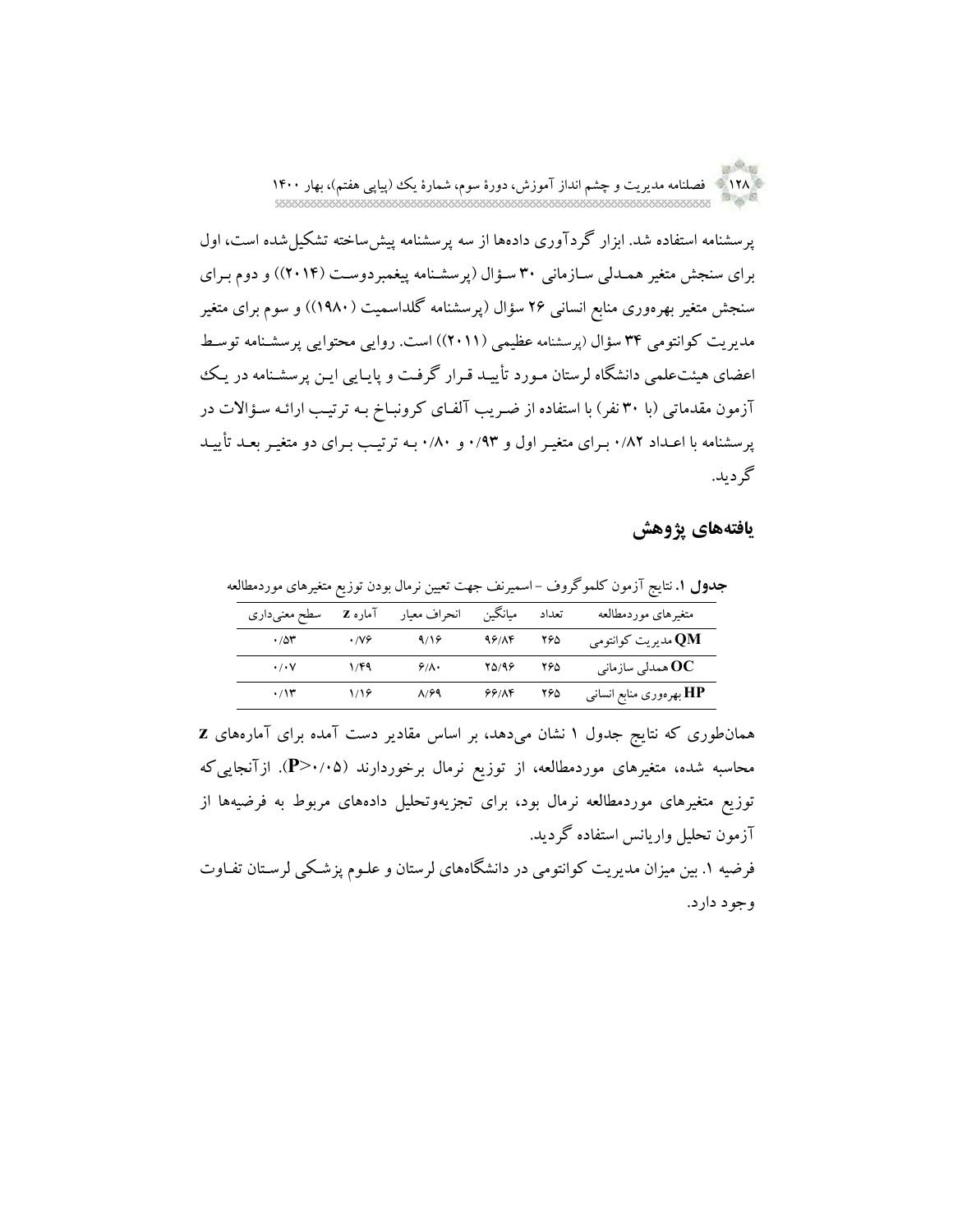بر اساس اطلاعات جدول ۲، ازآنجاییکه مقدار سطح معنیداری (۱٬۰۰۰) از سطح خطـای ۰/۰۵ کمتر است؛ بنابراین این فرضیه مورد تأییـد قـرار میگیـرد و بـین میـزان مـدیریت کوانتـومی در دانشگاههای لرستان و علوم پزشکی لرستان تفاوت وجود دارد.

| فرضيه                                                                                         | مجموع<br>مربعات | میانگین<br>درجه آزادی |                           | $\mathbf F$ آماره $\mathbf F$               | سطح<br>معنیداری |  |
|-----------------------------------------------------------------------------------------------|-----------------|-----------------------|---------------------------|---------------------------------------------|-----------------|--|
| بین میزان مدیریت کوانتومی در دانشگاههای<br>لرستان و علوم پزشکی لرستان تفاوت وجود<br>دار د.    | ۳۱۶۰            | $\mathcal{N}$ .       | $\mathbf{r}/\mathbf{r}$ . | $\cdot/\cdot$ $\frac{5}{10}$ $\frac{5}{10}$ |                 |  |
| فرضیه ۲. بین میزان همدلی سازمانی در دانشگاههای لرستان و علوم پزشکی لرستان تفاوت<br>وجود دارد. |                 |                       |                           |                                             |                 |  |
|                                                                                               |                 |                       |                           |                                             |                 |  |

**جدول .2** مقایسه مدیریت کوانتومی در دانشگاههای لرستان و علوم پزشکی

بر اساس اطلاعات جدول ۳، ازآنجاییکه مقدار سطح معنیداری (۰/۰۹) از سطح خطـای ۰/۰۵ بیشتر است؛ بنابراین این فرضیه مـورد تأییـد قـرار نمیگیـرد و بـین میـزان همـدلی سـازمانی در دانشگاههای لرستان و علوم پزشکی لرستان تفاوتی وجود ندارد.

| <b>جدول ۳.</b> مقایسه همدل <sub>ی</sub> سازمانی در دانشگاههای لرستان و علوم پزشکی |      |                  |                                      |                 |                                                                                          |  |  |
|-----------------------------------------------------------------------------------|------|------------------|--------------------------------------|-----------------|------------------------------------------------------------------------------------------|--|--|
| سطح<br>معنیداری                                                                   |      | ميانگين          | میانکین<br>درجه آزادی مربعات آماره F | مجموع<br>مربعات | فرضيه                                                                                    |  |  |
| $\cdot$ / $\cdot$ 9                                                               | Y/A9 | $\cdot/\sqrt{2}$ |                                      | $\cdot$ 10      | بین میزان همدلی سازمانی در دانشگاههای<br>لرستان و علوم پزشکی لرستان تفاوت وجود<br>دار د. |  |  |

فرضیه ۳. بین میزان بهرهوری منابع انسانی در دانشگاههای لرستان و علوم پزشکی لرستان تفاوت وجود دارد.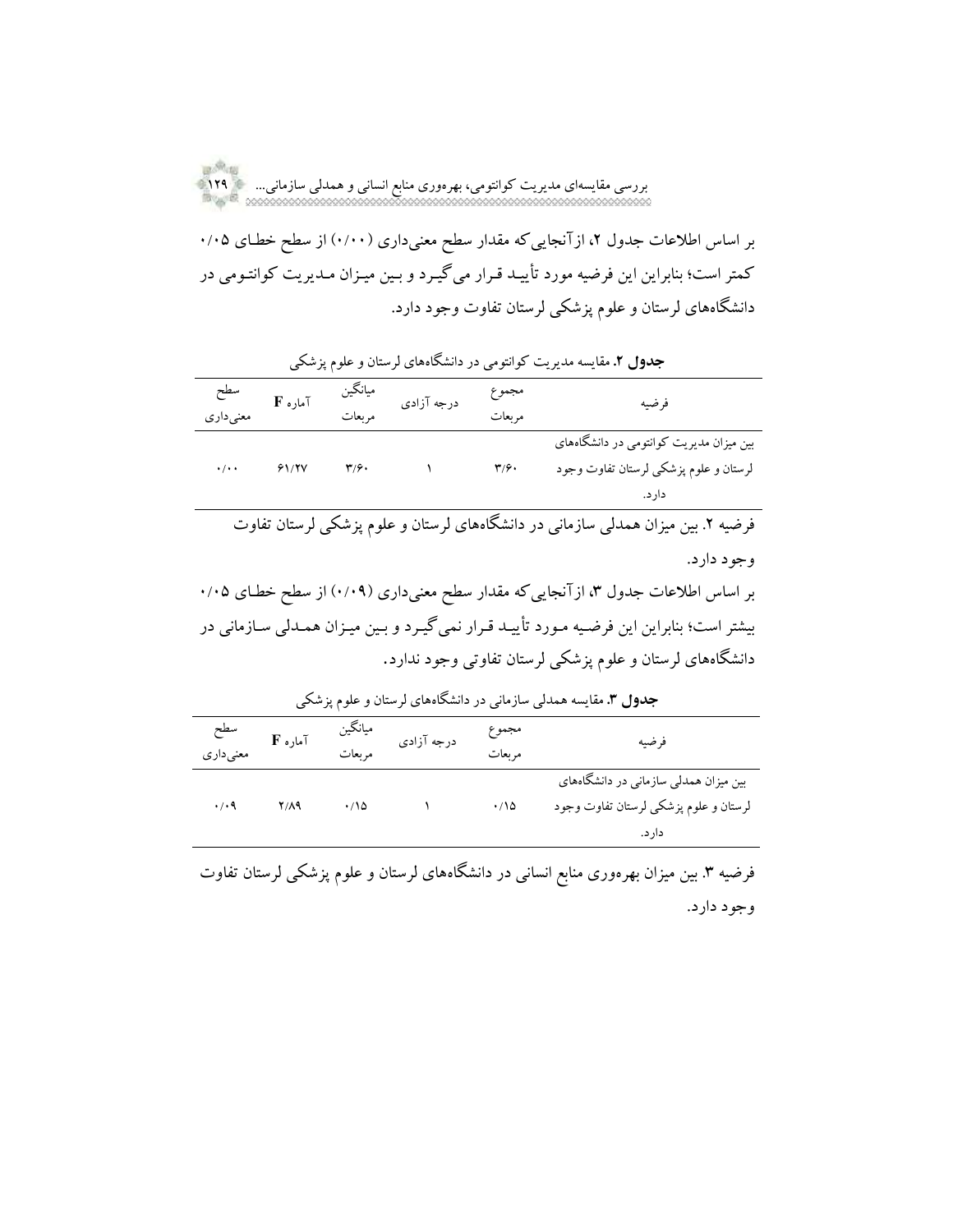130 فصلنامه مدیریت و چشم انداز آموزش، دورة سوم، شمارة یک )پیاپی هفتم(، بهار 1400

بر اساس اطلاعات جدول ۴، ازآنجاییکه مقدار سطح معنیداری (۱٬۰۰۰) از سطح خطای 0/05 کمتر است؛ بنابراین این فرضیه مورد تأیید قرار میگیرد و بین میزان بهرهوری منابع انسانی در دانشگاههای لرستان و علوم پزشکی لرستان تفاوت وجود دارد.

|                           |                      | ص رحب رہیں ت      |            | ۔                | --                                                                                             |
|---------------------------|----------------------|-------------------|------------|------------------|------------------------------------------------------------------------------------------------|
| سطح<br>معنىدارى           | $F$ آماره $T$        | ميانگين<br>مربعات | درجه آزادي | مجموع<br>مر ىعات | فرضيه                                                                                          |
| $\cdot$ / $\cdot$ $\cdot$ | $V \cdot / \Delta$ 9 | 9/7               |            | 9/7              | بین میزان بهرهوری منابع انسانی در<br>دانشگاههای لرستان و علوم پزشکی لرستان<br>تفاوت وجود دارد. |

**جدول .4** مقایسه بهرهوری نیروی انسانی در دانشگاههای لرستان و علوم پزشکی

## **بحث و نتیجه گیری**

با توجه به مبانی نظری و یافتههای پژوهشهای پیشین و یافتهها در پژوهش حاضر میتوان به تلخیص و نتیجهگیری پرداخت و درنهایت با توجه به نتایج مقایسههای انجامشده در آموزش عالی، پیشنهادهای عملی و کاربردی برای دانشگاهها ارائه نمود. پژوهشگر در جهت مقایسه سه متغیر مورد پژوهش در آموزش عالی، پس از اثبات نرمال بودن متغیرهای موردمطالعه، از آزمون تحلیل واریانس جهت بررسی وجود تفاوت معنادار در دادههای بهدستآمده برای متغیرهای مورد پژوهش استفاده نمود و در اینجا بدون هیچگونه پیشداوری، متغیرهای مورد پژوهش را مورد آزمون قرارگرفته است و درنهایت یافتههای پژوهش حاکی از آن است که در بررسی سه فرضیه پژوهش، نتایج بدین شرح گزارششده است:

فرضیه اول: بین میزان مدیریت کوانتومی در دانشگاههای لرستان و علوم پزشکی لرستان تفاوت وجود دارد. ازاینرو میتوان نتیجه گرفت کارکنان این دانشگاهها برداشت متفاوتی از اجرای مهارتهای کوانتومی توسط مدیران خود دارند. علیرغم اینکه هر دو سازمان )دانشگاه لرستان و دانشگاه علوم پزشکی لرستان) در یک منطقه جغرافیایی در کشور ایران قرار دارند و شرایط محیطی، اجتماعی، سیاسی و فرهنگی یکسانی دارند اما در این دو دانشگاه بستر متفاوتی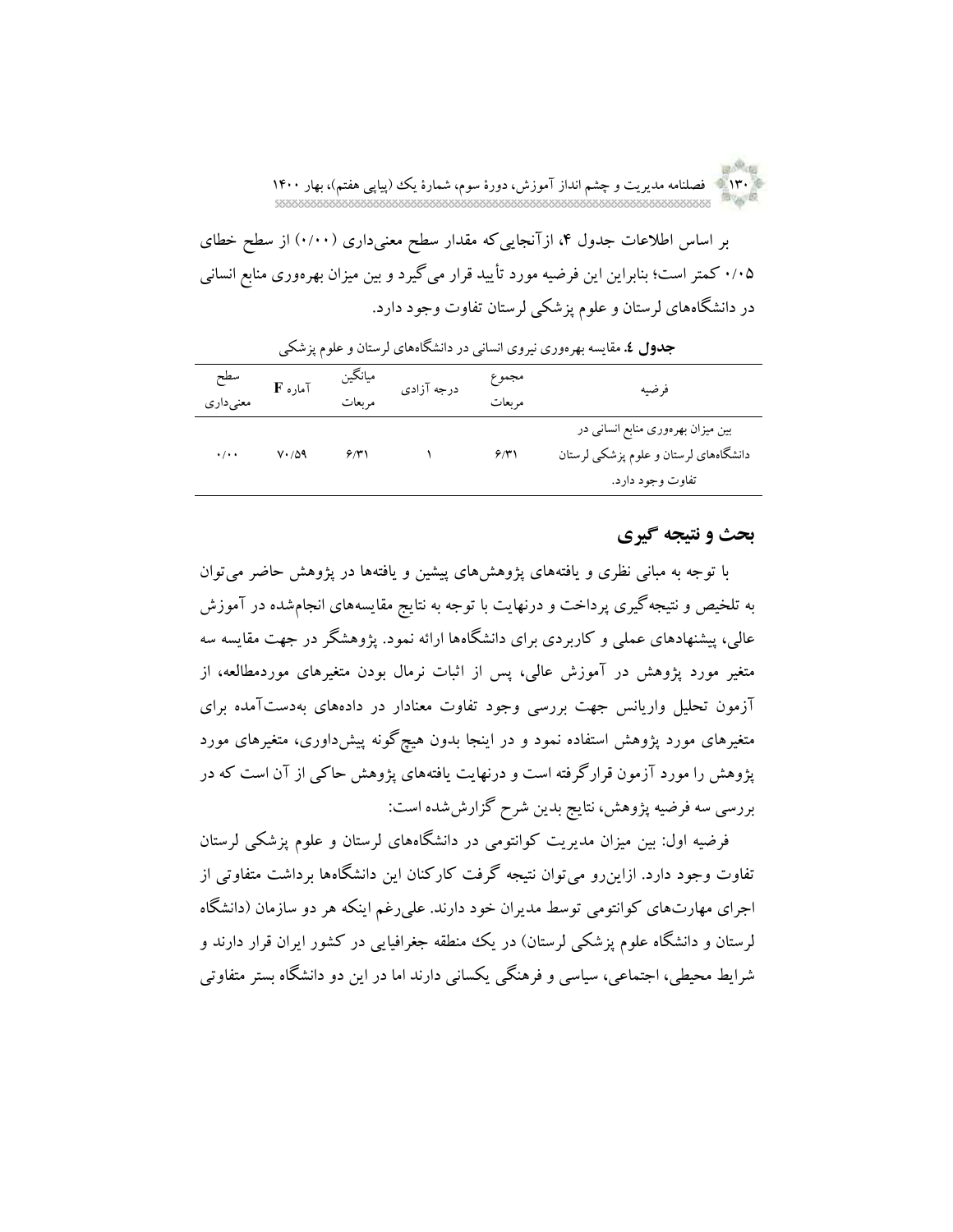برای اجرای مبانی مدیریت کوانتومی و مهارتهای مبتنی بر این مبانی وجود دارد. دانشگاهها به سبب ارائه خدمات متنوع در تولید و توزیع علم و دانش و بهواسطه کارکنان و دانشجویان و فارغالتحصیالن خود با ارائه و ترویج الگویی مناسب از یک سازمان پیشرو، در توسعه اقتصادی و فرهنگی یک کشور تأثیر مهمی دارند. با توجه به یافتههای پژوهش به نظر میرسد دانشگاهها، با اصالح مدیریت و استفاده از روشهای نوین مدیریتی و ارزیابی و نظارت علمی میتوانند در راستای این اهداف حرکت نماید.

فرضیه دوم: بین میزان همدلی سازمانی در دو دانشگاه مختلف، تفاوتی وجود ندارد. با Shariati, &, ) توجه به آنچه در این پژوهش مشاهدهشده است و نیز پژوهشهای ( .2018Soltani , &,Leilami; .2017Sanei )به نظر میرسد اهتمام در بهبود ارتباط سازمانی، فعالیتهای اطالعرسانی درون و برونسازمانی، فعالیتهای تشریفات و بازدیدها، فعالیتهای نمایشگاهی و انتشارات و فعالیتهای فرهنگی و هنری موجب افزایش همدلی سازمانی در دانشگاهها میشود.

فرضیه سوم: بین میزان بهرهوری منابع انسانی در دو دانشگاه مختلف، تفاوت وجود دارد. با توجه به مشاهده تفاوت در میزان بهرهوری کارکنان دو دانشگاه مورد پژوهش و با نگاهی به Yarmohammadzadeh.2015; Koohkan.&, &Mousavi, ( پیشین؛ پژوهشهای .2018Tabatabai , &,Deljoo; .2000Rezaian )احتمال مشاهده ویژگیهای، فرصتهای شغلی برابر، آموزش و توسعه نیروی انسانی ، آزادی عمل کارکنان، ایجاد مشوقهای مالی و معنوی، ایجاد فضای مناسب برای توسعه روحیه رقابتپذیری و خالقیت کارکنان، ایجاد توازن بین حجم کارکنان، توسعه مدیریت و ارضا نیازهای درونی و بیرونی کارکنان بهطور مساوی بر بهرهوری منابع انسانی در سازمانهایی که دارای بهرهوری منابع انسانی باالتری هستند، بیشتر است و برای دانشگاههایی که در سطح پایینتری از بهرهوری منابع انسانی هستند، بهکارگیری نتایج این پژوهشها بهعنوان یک رهنمود عملی پیشنهاد میگردد. ازاینرو پیشنهاد میگردد مدیران، مسئولین و کارشناسان به تبیین مفهوم بهرهوری منابع انسانی در دانشگاههای محل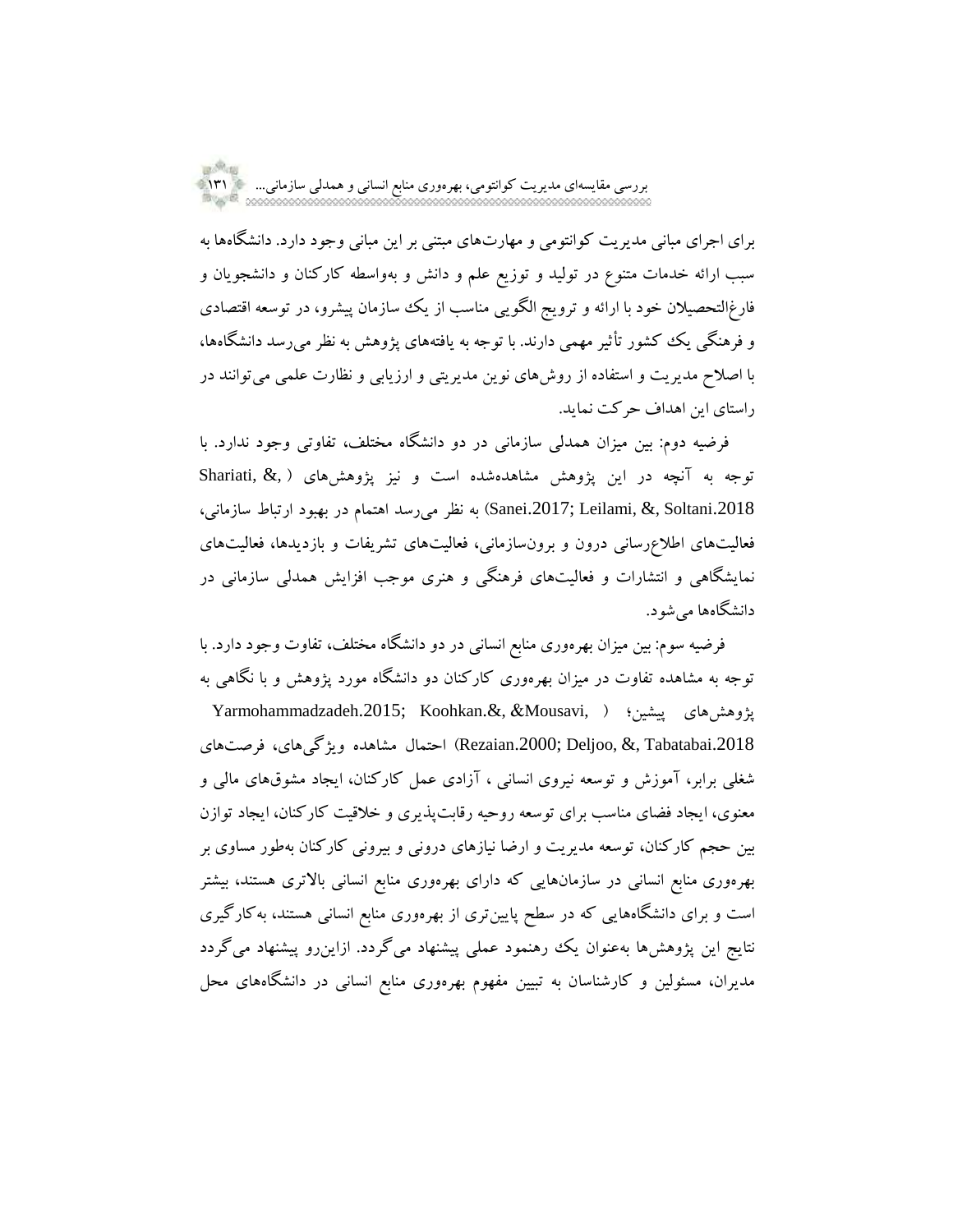an <sup>Sh</sup>ou 132 فصلنامه مدیریت و چشم انداز آموزش، دورة سوم، شمارة یک )پیاپی هفتم(، بهار 1400

خدمت خود بپردازند و با تدوین برنامهریزی راهبردی و ترسیم چهارچوب نظری و عملی آن، ایجاد نقشه بهرهوری در منابع انسانی به کمک تجزیهوتحلیل روشهای اثربخش بهرهوری و استفاده از تجربیات موفق بینالمللی و درنهایت با اجرای دقیق برنامههای عملیاتی اقدام نمایند.

انجام این مقایسه و نتیجه آن موجب تولید سؤاالت متعددی در ذهن سایر پژوهشگران میگردد، ازاینرو در مطالعات آتی، پیشنهاد میگردد که در یک پژوهش کیفی به علتیابی این تفاوت معنادار پرداخته شود. سایر متغیرهای دیگری نیز که در اثربخشی آموزش عالی میتوانند مؤثر باشند، مورد بررسی قرار گیرد و متغیرهای مورد پژوهش برای سایر دانشگاهها و مراکز آموزش عالی نیز مورد ارزیابی قرار گیرد.

## **Reference**

Abdi, J., Azadi, A. (2018). Studying of factors to improve communication and creating commitment and empathy between the staff of Ilam University of Medical Sciences. 1 (2),1-22. (In Persian)

Available at: http://newresearch.medilam.ac.ir/article-1-245-fa.html

- Afjahi, S.A.A., Hamzehpour, M.  $(1 \cdot 1)$ . A Comperhensive Approach to Quantum Theory and its Applications in the Organization. *Strategic Management Thought (Management Thought),* 8(2), 161-204. (In Persian)
- Ahmadi Baladehi, S.M., Riahi, M., & Raskhadiv, M. (2016). Organizational Culture and its impact on the efficiency of human force, according to Achio model from the perspective of the commanders and law enforcement managers' *province mazandaran. Quarterly Journals of Mazandaran police Science*, (23), 40-62. (In Persian)
- Alvani, M., Ahmadi, P. (2002). Design of Total Pattern of Affecting Factors on Human Resource Productivity, *Journal of Modares*, 5(1),  $1 - 7$ . (In Persian)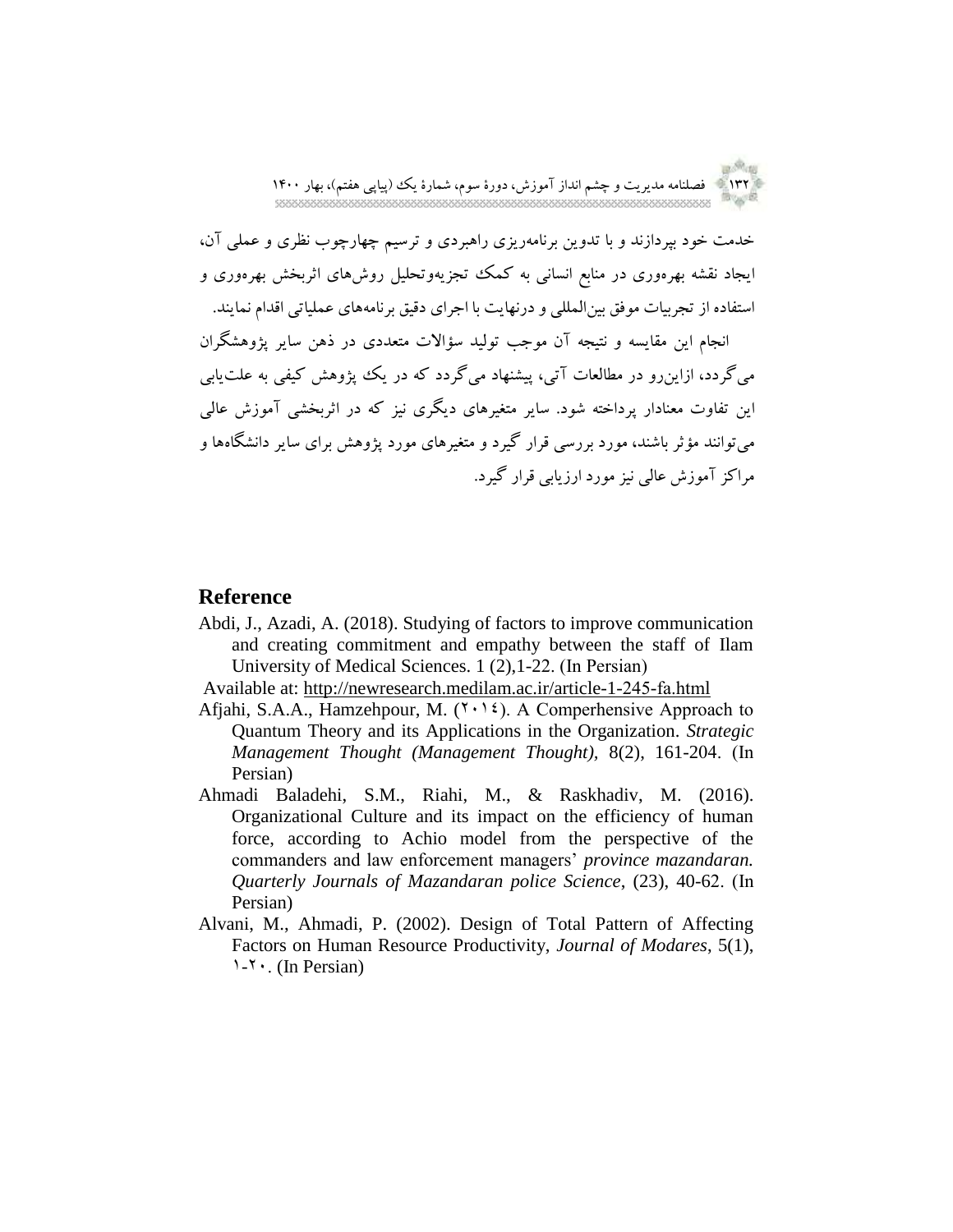Amirkabiri, AS. (2002). *an overview of management theories and principles*. Tehran: Negah Danesh, Third edition. (In Persian)

- Bahadori M. k., Babaei, M., & Mehrabian, F. (2013). Prioritization of factors influencingg job motivation in employeesof a military center using analytical hierarchy process (AHP). *Journal Mil Med*, 14(4),  $Y1Y-YY$ . (In Persian)
- Azadi, S.A. (2014). Human Resource Productivity. *Culture and administrative behavior*, 1392(6), 21-25. (In Persian)
- Baker, Th. L.  $(Y \cdot Y)$ . *Theoretical research method in social sciences*, (translation and adaptation: Naebi, H), Tehran: Payame Noor University Press, first edition. (In Persian)
- Baradaran V., Valijani, M. (2016). A Model to Improve the Labor Productivity at Iranian Tax Organization (A Case Study of the Eastern Tehran General Tax Directorate). *J Tax Res*. 24 (29), 165- 184. (In Persian)
- Bazargan, A. (1990). Internal evaluation and its application in continuous improvement of the quality of higher education, *Quarterly Journal of Research and Planning in Higher Education*, 3(11&12), 49-70. (In Persian)
- Danyali Deh Hoz, M., Allameh, S., & Mansoori, H. (2013). Investigating and Specifying the Factors Affecting the Efficiency of Human Resources and Ranking the Factors among the Staff Members in Izeh Branch of Islamic Azad University*. The Journal of Productivity Management,* 7(4(27)), 51-80*.* (in Persian)
- Dargahi, H., Partoi Shayan, Z., Razghandi, A. A., & Moravejie, M. (2015). "Quantum management, formal management; Case study in the framework of laboratory management system". *Laboratory and Diagnosis Quarterly*. 1395(31). 45-29. (In Persian)
- Darling, JR., Walker, WE. (2001). Effective conflict management: use of the behavioral style model. *Leadership and Organizational Development Journal*, 22(5), 230-242.
- Davis, MA. (2009). A perspective on cultivating clinical empathy. *Complement Therap Clin Pract*, 15(2), 76-79.
- delbari, S., Rajaeipour, S., & Abedini, Y. (2021). Identification of key Factors in the Productivity of University Staff Members: An Analysis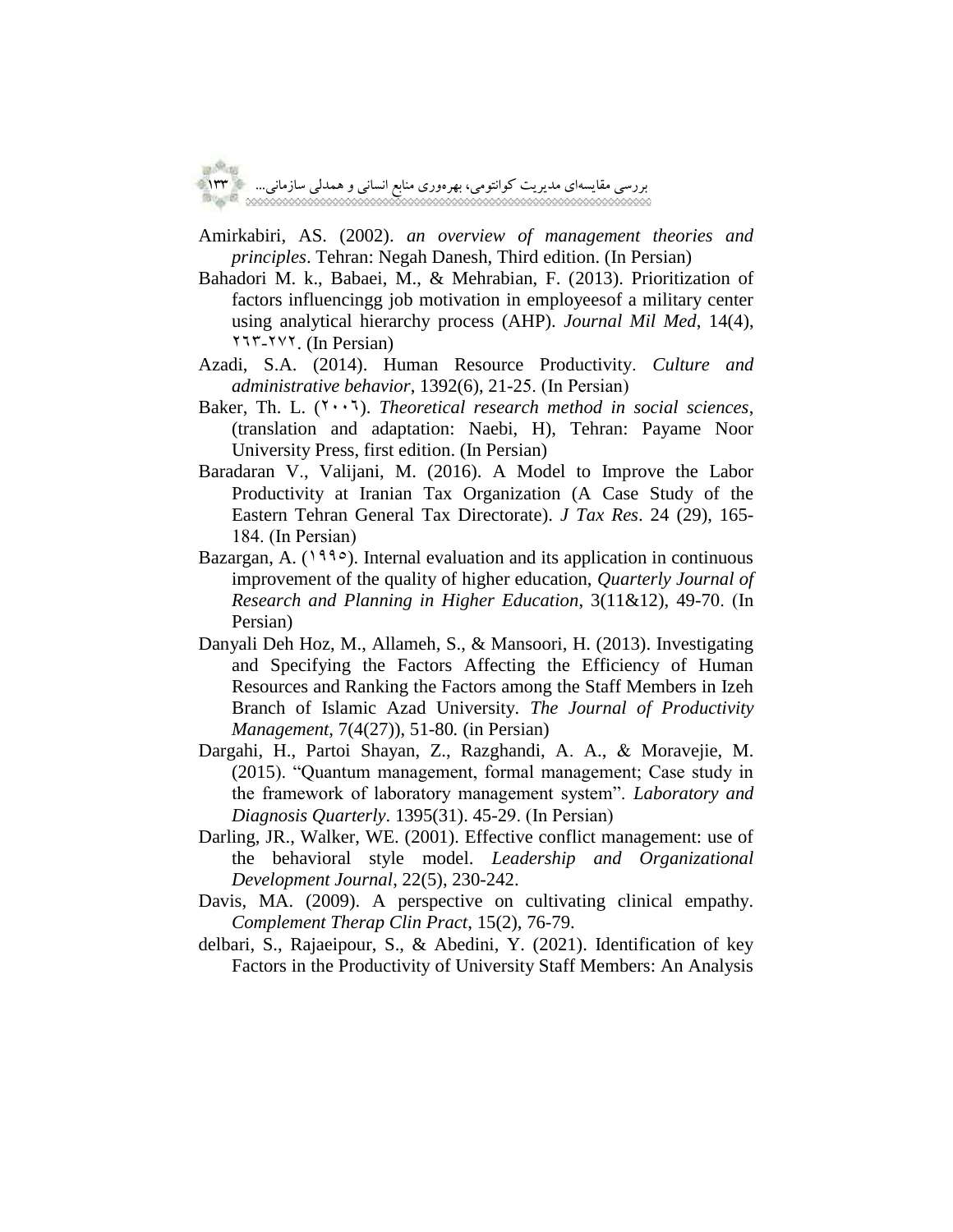

of the Situation in the University of Qom*. Journal of Research in Human Resources Management*, 12(1), 137-164. (In Persian)

- Deljoo, A., Tabatabai, Sh.  $(1 \cdot 1)$ . Investigating the effect of strategic human resource management on human resource productivity in Iran's dairy industry, thesis for obtaining a master's degree, Marvdasht Islamic Azad University. (In Persian)
- Farhanfar, M., Nadi, M., & Molavi, H. (2015). Involvement and Empathy with Aggression among High School Students. *Research in Cognitive and Behavioral Sciences*, 5(1), 67-80. (In Persian)
- Ghanbari, S., Moradi, A. (2018). Relationship between managers' quantum management skills and employee readiness for organizational change. *Journal of Educational Leadership and Management*, 11 (3), 87-109. (In Persian)
- Golshan, E.  $(Y \cdot Y)$ . Quantum Skills in Management Model: A New Paradigm for Promoting Effective Leadership, *Administrative Transformation Quarterly*, 8(40). (In Persian)
- Gribbin J. (2015). In search of schroedinger's cat: quantum physics and reality. Available at: em.wikipedia.org.
- Hasanzadeh, Ramezan. (2018). *motivation and excitement.* 8th ed. tehran: arasbaran Publishers.
- Hanaysha, J. (2016). Testing the effects of employee empowerment, teamwork, and employee training on employee productivity in higher education sector, *InternationalJournal of Learning & Development*, 6(1), 164-178.
- Hersey, P., Blanchard, K. H. (<sup>1</sup>.1). *Organizational Behavior Management: Human Resource Application* (Translated by: Alaghband, A), Tehran; Amirkabir Publications; Edition: Eighteenth. (In Persian)
- Hersey, p., Blanchard K.H., & Johnson, D.E. (1996). "Management of Organzational Behavior: utilizing Human Resources". PrenticeHall International Inc.
- Iranzadeh, S., Nowruzzadeh, A.  $(1 \cdot 1)$ . Quantum Managementthe paradigm of the third millennium, the first conference International Management Science for Advances, Innovations and Challenges; Shiraz; Kharazmi Higher Institute of Science and Technology. (In Persian)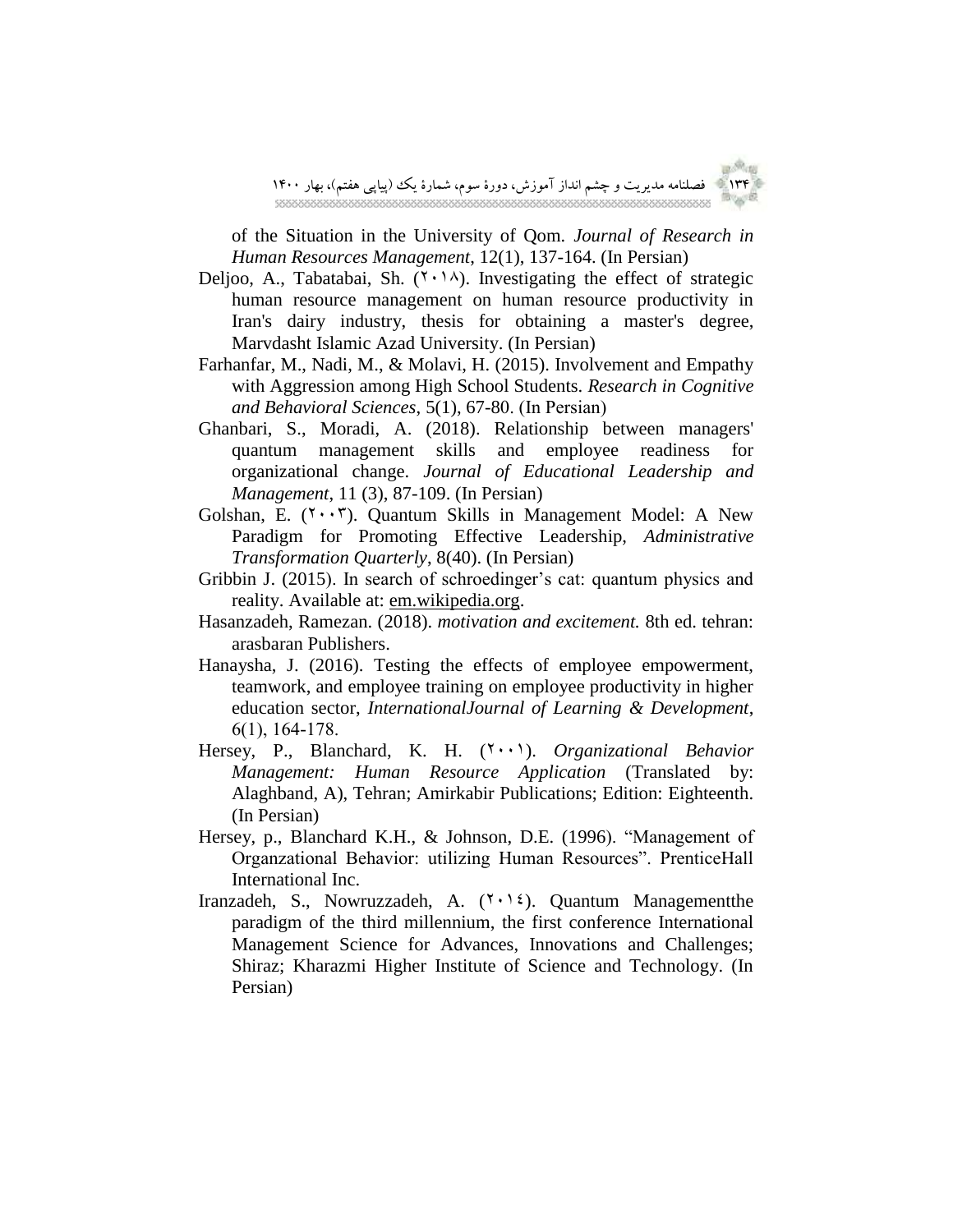Available at: [http://www.civilica.com/Paper-MANAGEMENT01-](http://www.civilica.com/Paper-MANAGEMENT01-MANAGEMENT01_166.html) MANAGEMENT01\_166.html.

- Jabarzadeh, Y. (2013). Determining the effective Indicators in Measurement of the Employees' effectiveness Case Study of Inspection of NAJA. *Supervision and Inspection*, 1392(24), 55-72. (In Persian)
- Jolliffe, D., Farrington, D.P. ( 2006). Developmental and valdation of the basic empathy scale, Journal of Adolescence, 32(4), 592 -611.
- Karimi, E., Davoodi, R., & Karamipour ShemshAbadi, M. (2020). Presentation of the model to enhance the human resources productivity to improve the General Health Goals of the Welfare Organization. *Medical journal of Mashhad university of medical sciences*, 63(Special Psychology), 85-98. (in Persian)
- Kirkpatrick, D. (2007). *Implementing the Four Levels*. San Francisco: Berrett-Koehler Publishers.
- Koohkan, H., Rezaian, A.  $(7 \cdots)$ . The effect of balanced satisfaction of internal and external needs on human resource productivity, thesis for obtaining a master's degree, Imam Sadegh (AS) University. (In Persian)
- Leilami, M., Soltani, H.  $(7 \cdot 1)$ . Evaluating the effectiveness of electronic activities in the field of public relations and promoting its role in creating communication and organizational empathy, thesis for obtaining a master's degree, Marvdasht Islamic Azad University. (In Persian)
- Mardani shahr babak, M., khaki, A. (2019). Designing a Productivity Model for the University Staff of the Armed Forces Emphasizing on the Role of Information and Communication Technology. *Journal of Research in Human Resources Management*, 11(2), 167-189. (In Persian)
- Meshki bajlan, M., sattari, S., soleimani, T., & daryani, S. (2020). Factor Identification and Analysis of Human Resource Productivity Indicators in Service Organizations with Emphasis on Management and Leadership Factor (Case Study: Ardebil Education Department Staff). *Journal of Human Capital Empowerment*, 3(3), 159-173. (In Persian)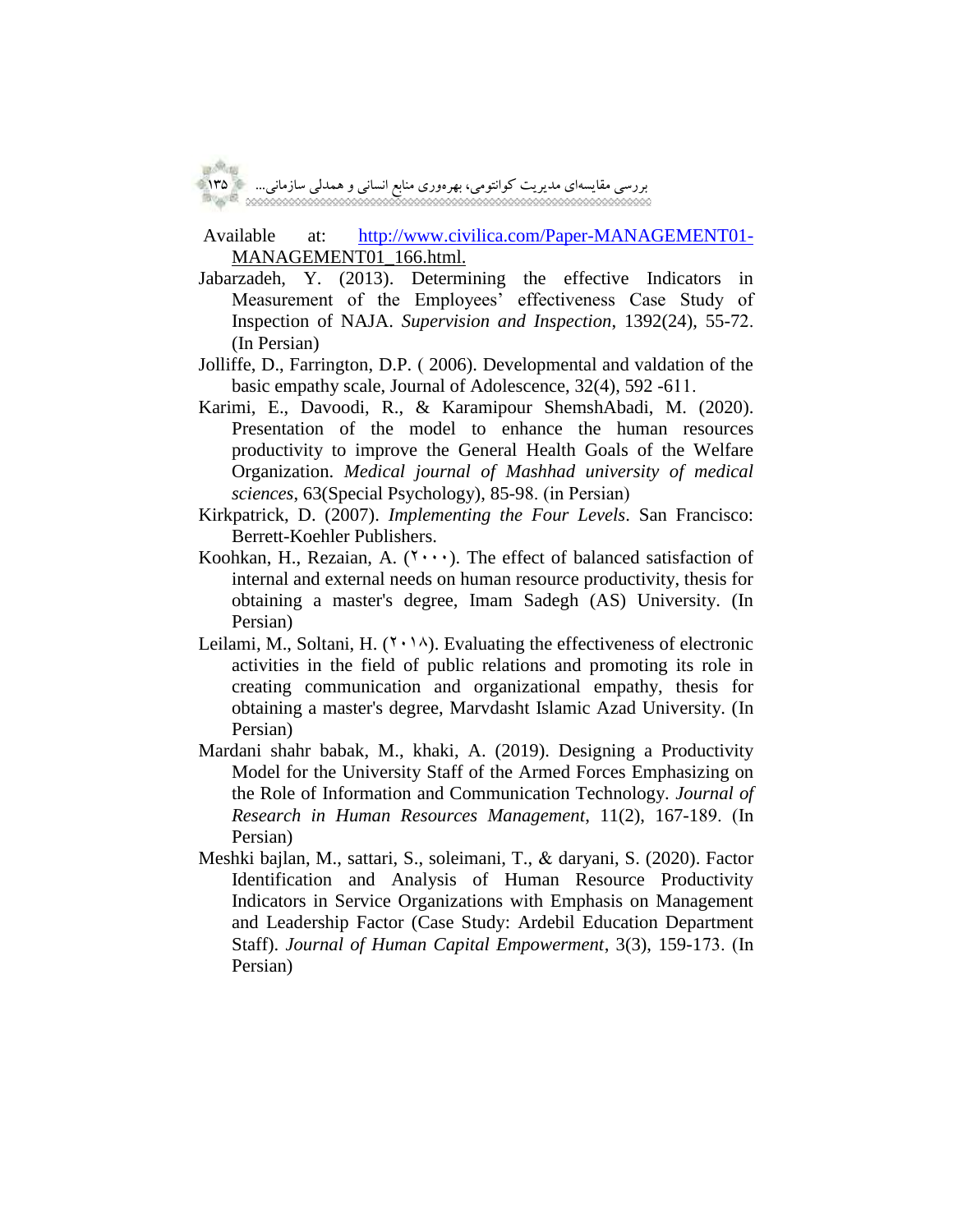

- Mirkamali, M., hajkhozeymh, M. (2020). Investigate the relationship between managers' quantum management skills and staff readiness for organizational change. *Journal of Research on Management of Teaching in Marine Sciences,* 6(4), 19-34. (In Persian)
- Moghimi, M., Rahbari, A., & Eslamie, H.  $(7 \cdot \cdot \vee)$ . Organizational spirituality and its impact on employee creativity (comparative approach). *Quarterly Journal of Ethics in Science and Technology*, 2(3 &4), 89-98. (In Persian)
- Mohammad Shafi'i, M., Haghshenas, A., & Afrough, A. (2015). Empathy in the organization with a focus on the role of spirituality in the workplace with a spiritual leadership style approach (Case study: Isfahan University staff). National Conference on Management Research and Humanities in Iran; Tehran. (In Persian)
- Mokhtari Nouri, J., Khadem Al-Husseini, S.M. (2008). Application of Quantum Model in Nursing Leadership. *Shahid Beheshti School of Nursing and Midwifery*, 18(61), 55-63. (In Persian)
- Mousavi, A., Yarmohammadzadeh, P. (2015). The Relationship between Intellectual Capital and Organizational Participation with Human Resource Productivity with the Mediating Role of Organizational Empathy with the Mediating Role of Job Rotation. thesis for obtaining a Master's Degree, Shahid Madani University of Azerbaijan. (In Persian)
- Nasrpour, H.  $(Y \cdot Y)$ . Productivity of human resources and the factors affecting it. *Cooperative Quarterly*, 25(131).
- Nazarpour, A. H., Arefnejad, M., & Shariatnejad, A. (2018). Designing a quantum leadership model in government organizations using a structural-interpretive modeling approach. *Public Administration Perspaective*. 8(29), 135-153. (In Persian)
- Perch, R.  $(1 \cdot 17)$ . Factors affecting the improvement of communication and organizational empathy of Azad University, thesis for obtaining a master's degree in educational management from Babol Islamic Azad University. (In Persian)
- [Perry,](https://www.wiley.com/en-us/search?pq=%7Crelevance%7Cauthor%3AJames+L.+Perry) J., [Christensen](https://www.wiley.com/en-us/search?pq=%7Crelevance%7Cauthor%3ARobert+K.+Christensen) R. K. (2015). Developing interpersonal skills, Handbook of public administration. Available at:
- https://www.wiley.com/enus/Handbook+of+Public+Administration%2C+ 3rd+Edition-p-9781118775554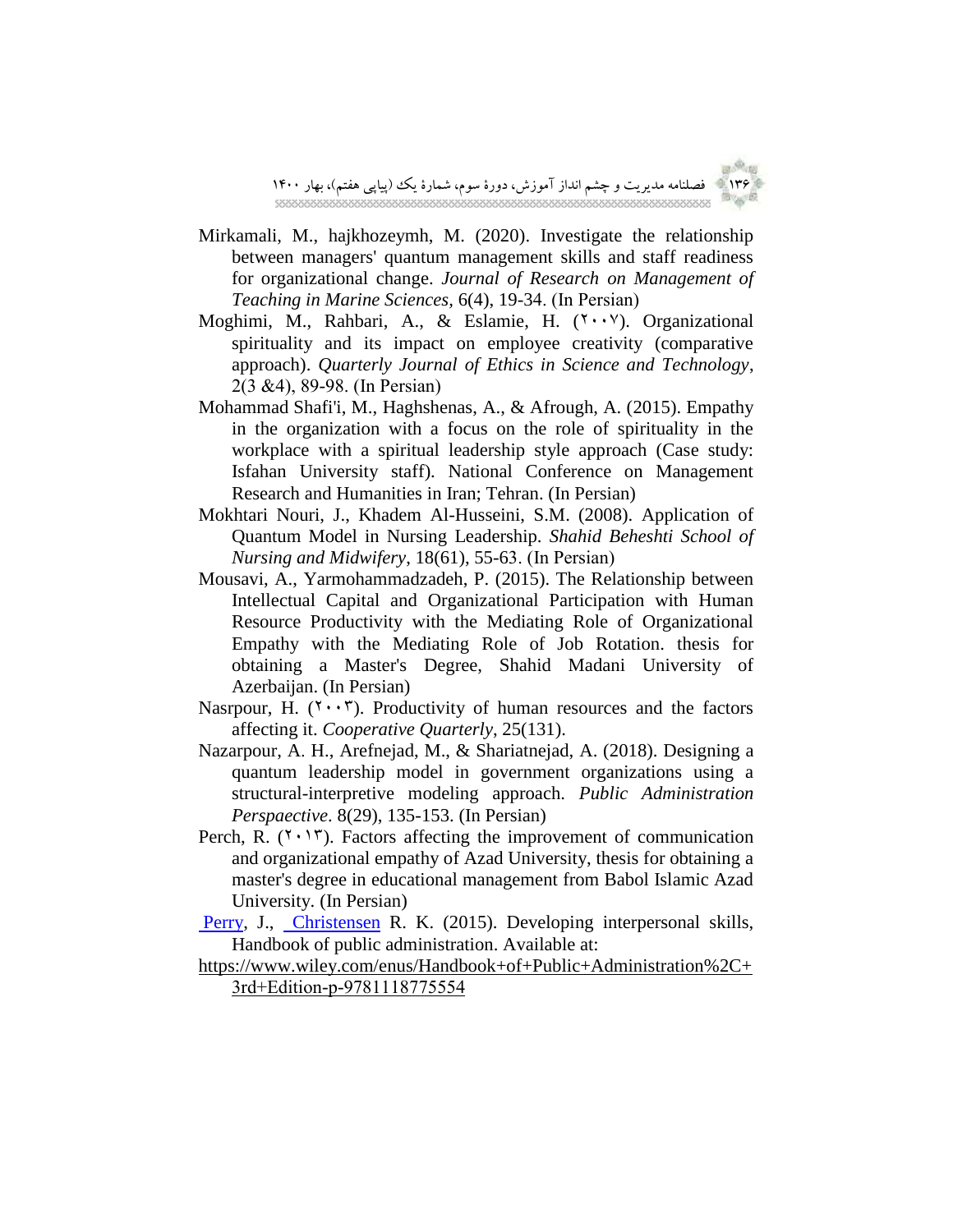Pirooz, A., khedmati, A., & Beheshtinejad, M. (7000). *Management in Islam*, Qom: Hozeh and University Publications. (In Persian)

- Rezaian, A. (<sup>1</sup> · · <sup>v</sup>). *Fundamentals of Organization and Management*, (Tenth Edition). Tehran: Organization for the Study and Compilation of University Humanities Books (SAMT). (In Persian)
- Rieffe, C., Ketelear, L., & Wiefferink, C, H. (2010). Assessing empathy in young children: construction and validation of an empathy questionnaire (emque), Persohality and individnaldifferencess, in press.
- Salimi, M. (2019). The relation between quantum management skills and organizational agility capabilities with the mediating role of organizational intelligence. *Journal of Industrial Strategic Management*, 4(2), 33-50.
- Sayad, A.  $(1 \cdot 1)$ . Investigating Job Burnout and Its Relationship with Human Resources Productivity of Mehvar Khodro Company, thesis for obtaining a master's degree of Public Administration (Organization and Methods), Tehran: Payame Noor University. (In Persian)
- Sarfarazi, M., Shams, M., & Rahmanian, M. (2019). Identifying Factors Affecting Organizational Empathy. Fifth International Conference on Management and Accounting Sciences, Tehran. (In Persian)

Available at:<https://civilica.com/doc/911799>

Shahabi Nasab, A., Bahrami, M., Pirzad, A., & Hojjatdoost, S. (2021). The effect of quantum management skills on the formation of innovative work behavior based on the mediating role of psychological empowerment and knowledge management: a case study. (In Persian)

Available at: [https://civilica.com/doc/1198338.](https://civilica.com/doc/1198338)

- Shahrasebi, R., Mooghali, A., Ahmadi, S., & Amirkhani, A. (2019). Explaining and Presenting a Model of Organizational Empathy Improvement in the Country Education Assessment Organization Using the Data Theory Approach. Jiera, 13(47), 171-197. (In Persian)
- Shariati, M., Sanei, M.  $(Y \cdot V)$ . Identifying the effective factors on creating organizational empathy in Omid Entrepreneurship Fund, thesis for obtaining a master's degree, Shahroud Islamic Azad University. (In Persian)